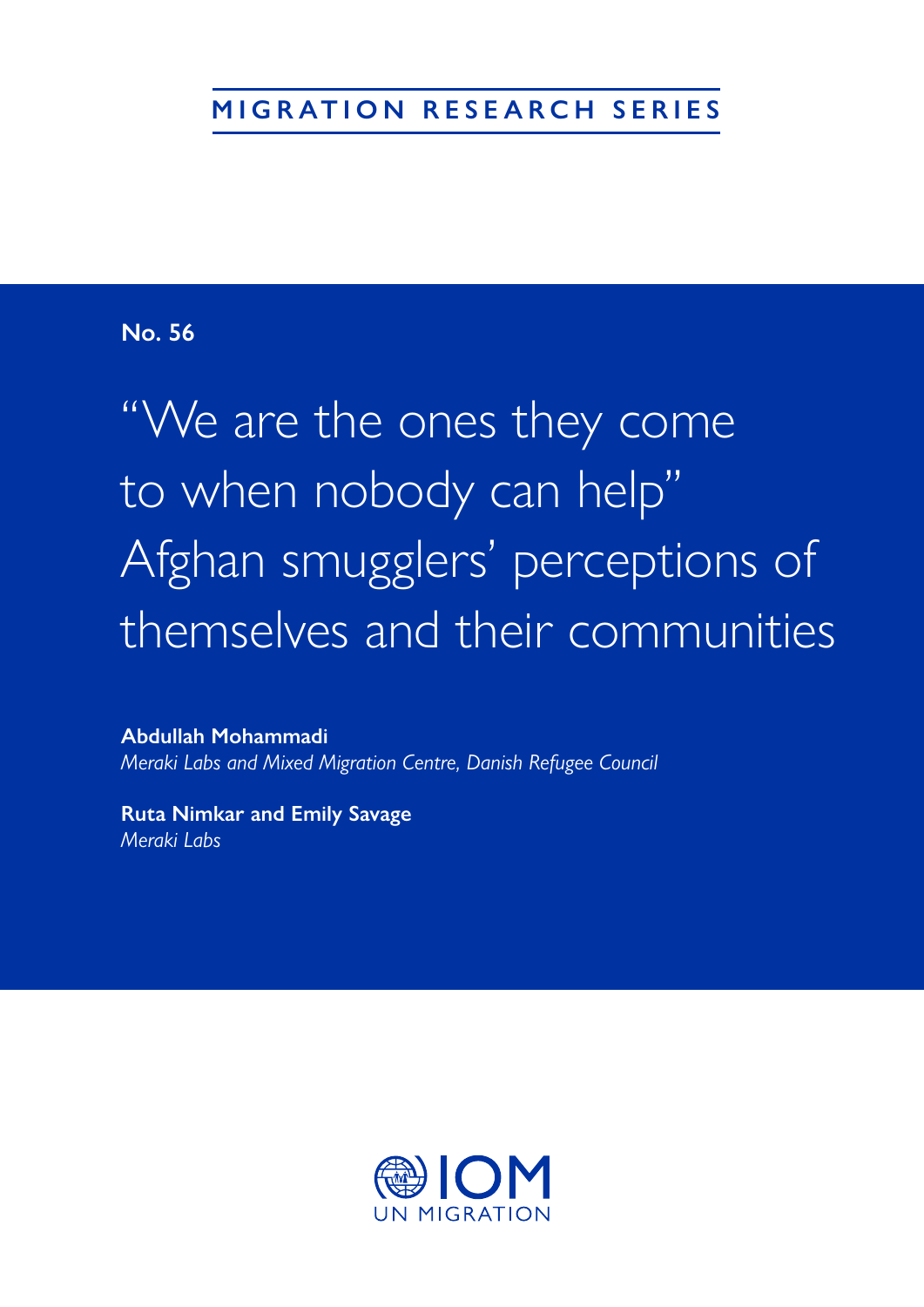The opinions expressed in the report are those of the authors and do not necessarily reflect the views of the International Organization for Migration (IOM). The designations employed and the presentation of material throughout the report do not imply expression of any opinion whatsoever on the part of IOM concerning legal status of any country, territory, city or area, or of its authorities, or concerning its frontiers or boundaries.

IOM is committed to the principle that humane and orderly migration benefits migrants and society. As an intergovernmental organization, IOM acts with its partners in the international community to: assist in the meeting of operational challenges of migration; advance understanding of migration issues; encourage social and economic development through migration; and uphold the human dignity and well-being of migrants.

Publisher: International Organization for Migration 17 route des Morillons P.O. Box 17 1211 Geneva 19 Switzerland Tel.: +41 22 717 9111 Fax: +41 22 798 6150 Email: hq@iom.int Website: www.jom.int

This publication has been issued without formal editing by IOM.

ISSN 1607-338X © 2019 International Organization for Migration (IOM)

\_\_\_\_\_\_\_\_\_\_\_\_\_\_\_\_\_\_\_\_\_\_\_\_\_\_\_\_\_\_\_\_\_\_\_\_\_\_\_\_\_\_\_\_\_

\_\_\_\_\_\_\_\_\_\_\_\_\_\_\_\_\_\_\_\_\_\_\_\_\_\_\_\_\_\_\_\_\_\_\_\_\_\_\_\_\_\_\_\_\_

All rights reserved. No part of this publication may be reproduced, stored in a retrieval system, or transmitted in any form or by any means, electronic, mechanical, photocopying, recording, or otherwise without the prior written permission of the publisher.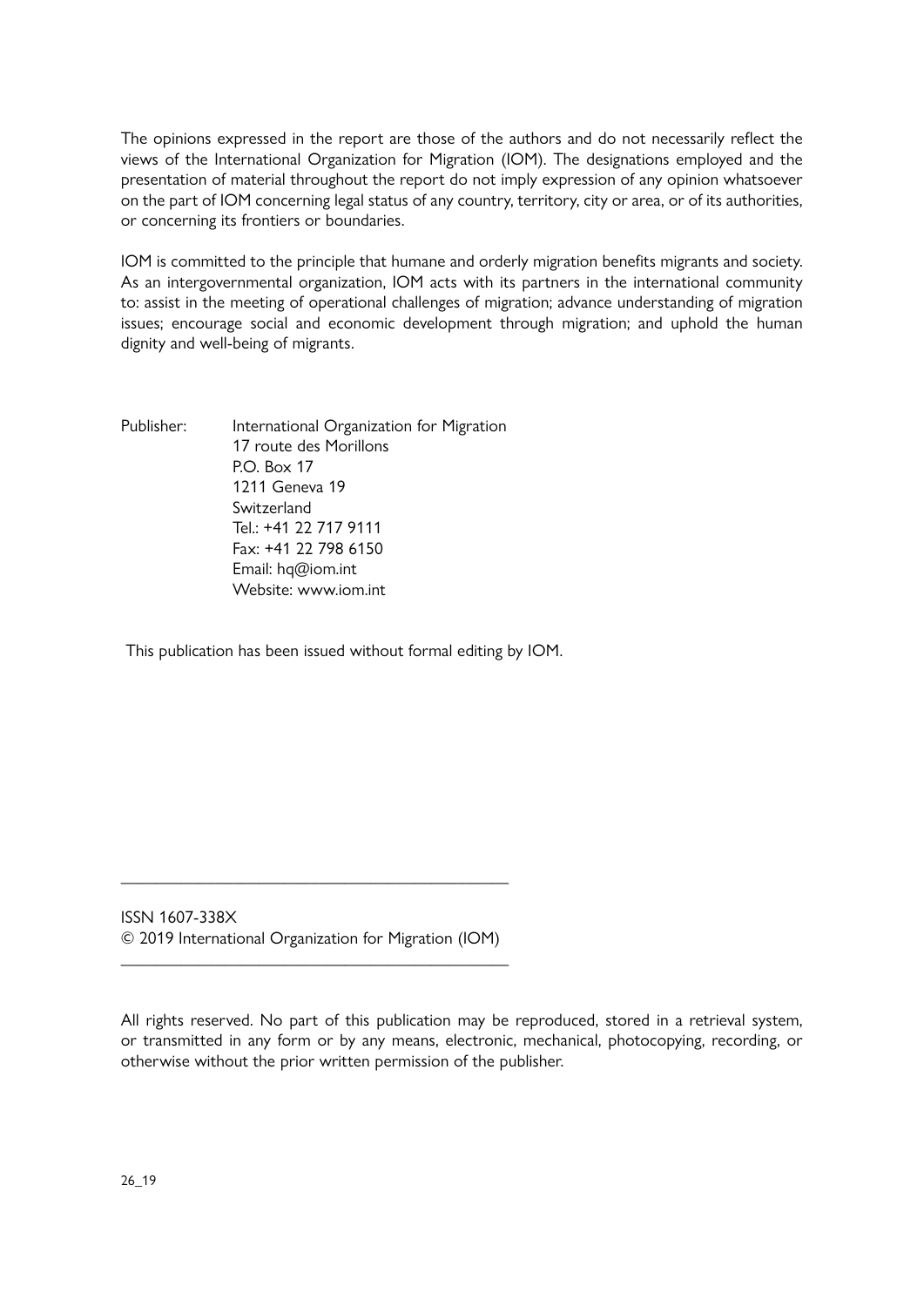# "We are the ones they come to when nobody can help" Afghan smugglers' perceptions of themselves and their communities

**Abdullah Mohammadi**  *Meraki Labs and Mixed Migration Centre, Danish Refugee Council* 

**Ruta Nimkar and Emily Savage**  *Meraki Labs*

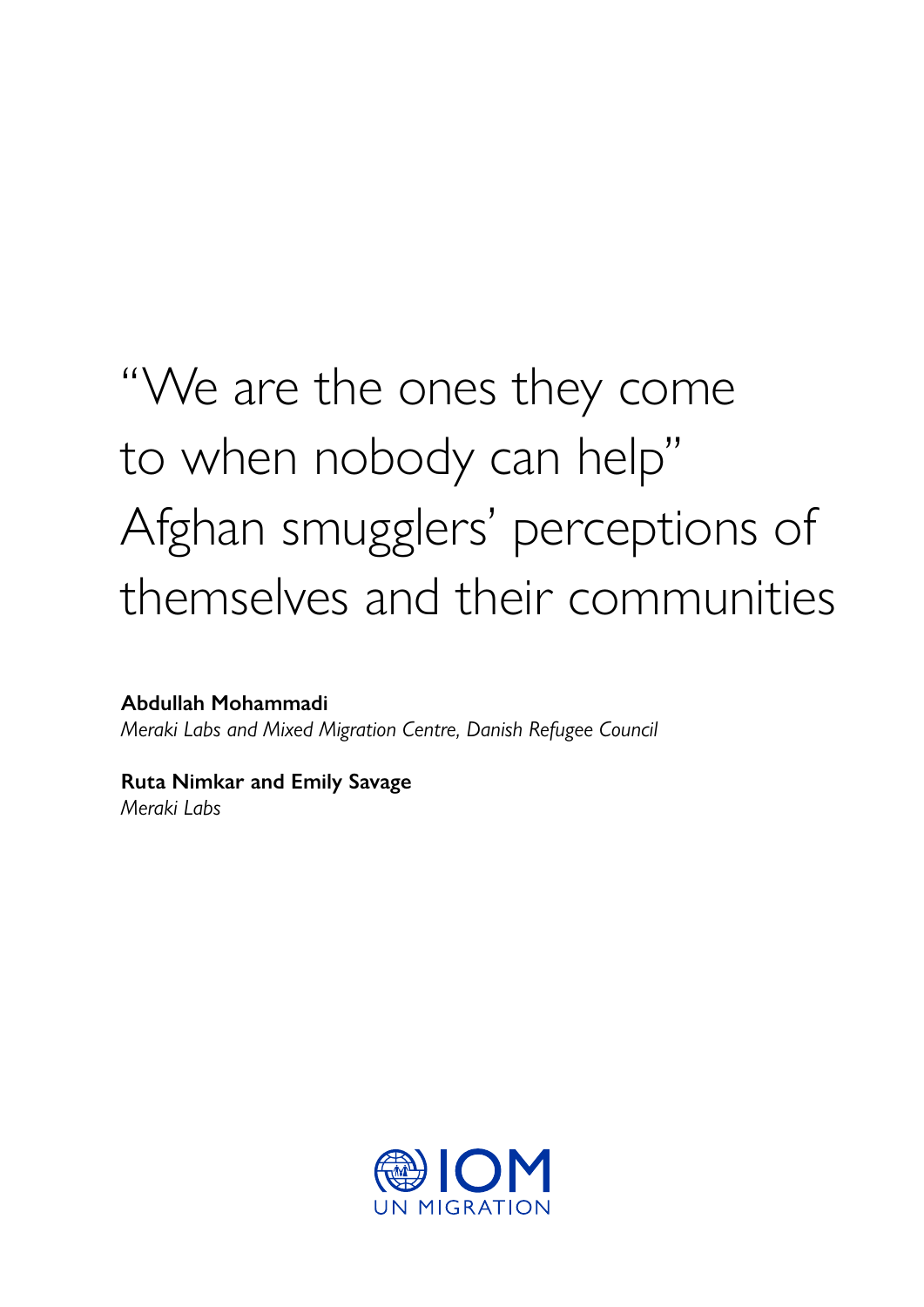# **Introduction**

Afghanistan is one of the top countries of origin of migrants to the extent that dynamics around Afghan migration have gained significance for policy makers and researchers. Concerning refugees more specifically, Afghanistan was the second largest country of origin of refugees worldwide in 2017 (UNHCR, 2018), and the third one in Europe where Afghans amounted to 7 per cent of all first-time asylum applicants (Eurostat, 2018). A significant proportion of Afghan migrants moves to neighbouring countries (primarily the Islamic Republic of Iran and Pakistan) and further afield through the assistance of extensive migrant smuggling networks. While information about Afghan migration flows has become more available in recent years,<sup>1</sup> the understanding of Afghan smuggling networks remains weak, including as to how the Afghan smuggling "business" operates, how it has evolved over the course of the Afghan displacement, and the factors that motivate smugglers.

To address these gaps, this paper aims to analyse smugglers' perceptions of themselves and their relationships with their communities in Afghanistan. Qualitative primary data collection took place to support the analysis; 23 smugglers have been interviewed in three sites in Afghanistan. The study focuses on the microlevel; it considers community dynamics and low-level smugglers rather than high-level organizers of smuggling networks. The analysis in this paper is intended to provide insights on how smugglers see themselves, their role in society and the evolution thereof. The paper also provides an analysis of factors that affect perceptions of and trust in smugglers among Afghan society.

The paper highlights that smuggling networks have a long-standing and respected place in Afghan culture. Migrant smuggling networks have roots in Islamic pilgrimage and Afghan trade networks and the "profession" of smuggling has been passed from father to son. As such, communities have historically high levels of trust in smugglers. In recent years, according to smugglers, the profession has become less reputable, as the legal context changed and new smugglers with a more purely financial orientation entered the business. This paper concludes with recommendations to support policy responses and programming concerning migrant smuggling and migration in Afghanistan.

# **Literature Review**

# *Smuggling: Definitions, Concepts and Context*

As laid out by the Protocol Against Smuggling of Migrants by Air, Sea and Land supplementing the United Nations Convention against Transnational Organized Crime, $2$  migrant smuggling is defined as "the procurement, in order to obtain, directly or indirectly, a financial or other material benefit, of the illegal entry of a person into a State Party of which the person is not a national or a permanent resident" (United Nations, 2000b, Article 3). Migrant smuggling is distinct from human trafficking on three main counts: first, the Protocol's definition does not require an element of coercion over the migrant as it is the case for victims of trafficking; second, contrary to human trafficking, the objective of migrant smuggling is not that of exploitation but

<sup>1</sup> Alongside the Afghan Ministry of Refugees and Repatriation, attempts have been made by some international bodies to collect data on various aspects of Afghan migration and migrants such as profile of migrants, pull and push factors, migration routes, protection risks on routes, returnees, etc. [The Displacement Tracking Matrix](https://www.globaldtm.info/afghanistan/) (DTM) and [Mixed Migration Monitoring](http://www.mixedmigration.org/regions/asia/) [Mechanism Initiative](http://www.mixedmigration.org/regions/asia/) (4Mi) are two leading examples in this context; the first initiated by the International Organization for Migration (IOM) is a system to track and monitor displacement and the latter, an initiative led by the Danish Refugee Council (DRC) and the Mixed Migration Centre (MMC), is collecting data on Afghan mixed migration flows.

<sup>2</sup> The Protocol was adopted in 2000 and entered into force in 2004; it has so far been ratified by 147 States.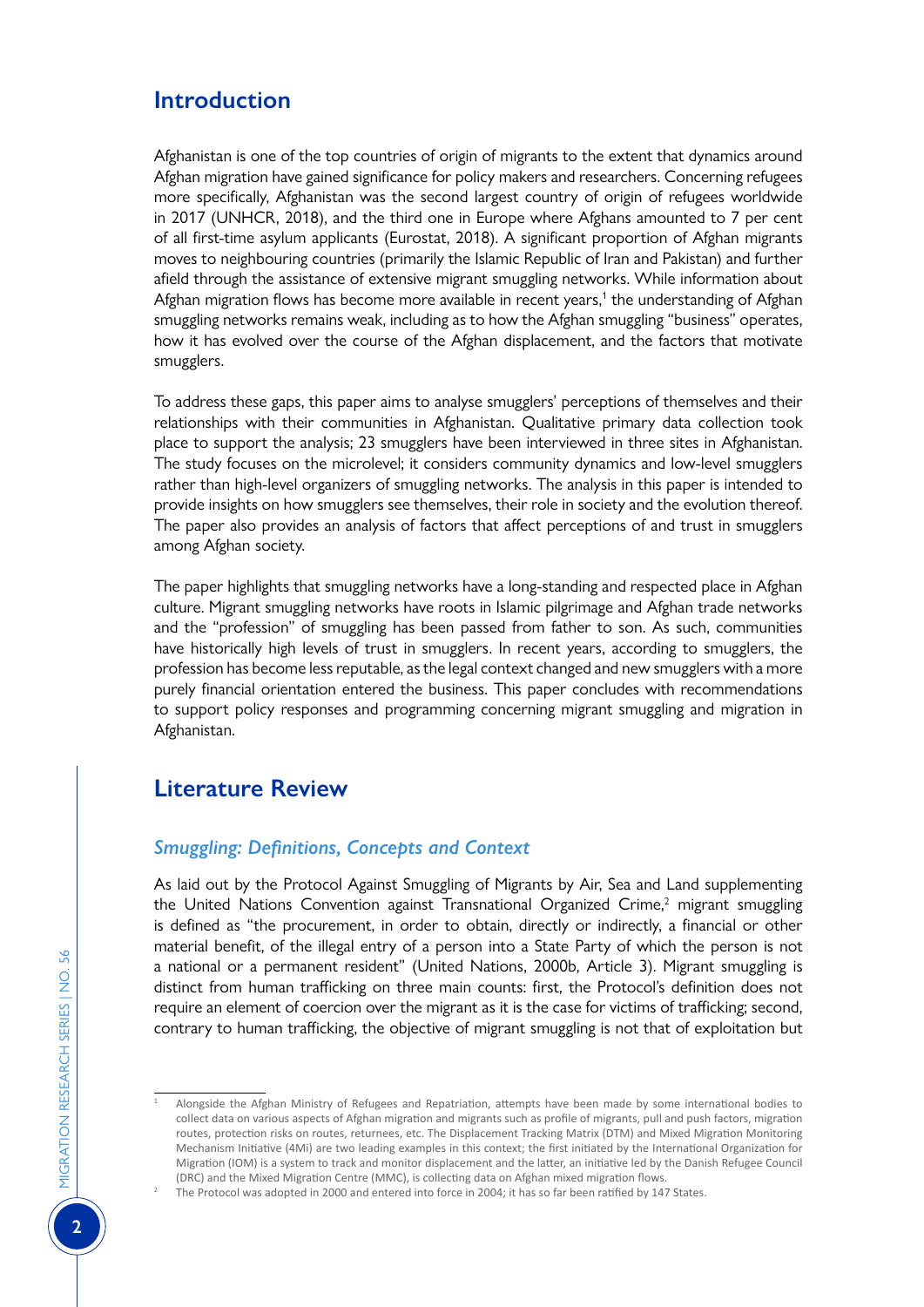of "obtain[ing], directly or indirectly, a financial or other material benefit"; and, third, in contrast to human trafficking, migrant smuggling is always transnational as it consists in the "illegal entry of a person" into another country (see United Nations, 2000a, Art. 3 and 2000b, Art. 3).<sup>3</sup>

Academic conceptualizations of smuggling encompass four broad frameworks. Salt and Stein (1997) have outlined the prevailing framework that is rooted in the notion that smuggling is a business that delivers a service for people who are looking to move in return for a profit as well as the "exploit[ation] of legal as well as illegal methods and channels of entry" (ibid: p. 484). Majidi (2018) employs an ecological systems approach to depict smuggling practices as operating at different layers of the microsystem, mesosystem, exosystem and macrosystem. This framework is highly reliant on understanding the relationships (i.e., social organization) required at each level for smuggling networks to be effective. Stone-Cadena and Velasco (2018) build on this approach by placing smugglers within cultural and historical contexts, where smugglers are an important part of the community and patterns of mobility, with strong levels of local links depending on demographic characteristics. Finally, altruistic and humanitarian conceptualizations of smuggling that denote an ethical and moral imperative have been extensively discussed in the literature (van Liempt and Doomernik, 2006; Achilli, 2018). Across the literature, positive aspects of smuggling are highlighted. This includes aspects of community trust and membership that can reduce protection risks (Achilli, 2018; Majidi, 2018; Stone-Cadena and Velasco, 2018; Mengiste, 2018; Slack and Martinez, 2018) and the helpfulness this service is to many community members (Salt and Stein, 1997; Achilli, 2018; Maher, 2018).

Academic conceptions of smuggling aim to provide a framework for a complex phenomenon that is changing rapidly, due in part to globalization. There is a wide range of literature on the impact of globalization on human trafficking and migrant smuggling networks (e.g. Koslowski, 2011; Andreas, 2013; GMPA, 2015). Globalization facilitates trafficking and smuggling by expanding the array of networks open to smugglers, decreasing the costs associated with fund transfer and increasing available transport options (Koslowski, 2011: 61–62). The United Nations Office on Drugs and Crime (UNODC, 2011) pointed out that increasingly sophisticated networks emerged in regions where anti-smuggling law enforcement strategies are robust. New technologies have had a clear impact on migrant smuggling. Smugglers use WhatsApp, Twitter and Facebook not only to reach out to migrants, but also to provide information about migration routes (Frouws et al., 2016; Crisp, 1999; Jacobsen, Robinson and Lijnders, 2013). Finally, the overall migration picture has changed significantly: the absolute number of people living outside their country of birth is at a record high and recent flows of migrants into Europe have generated widespread policy and response discussions.

The smuggling network organization has been detailed in the literature. For instance, Triandafyllidou and Maroukis (2012) review research to date and suggest that most networks have differentiated the work into multiple subroles, including investors, recruiters, transporters, guides, enforcers, and corrupt officials (see Salt and Stein, 1997; Kyle and Koslowski, 2001; Koser, 2008). There is also data collected from social media networks about how smugglers communicate with migrants and potential migrants (e.g. Frouws et. al., 2016; UNHCR, 2017; Ali, 2016). There is a widespread understanding that there are strong social links between smugglers and the communities in which they operate (Majidi, 2018; Stone-Cadena and Velasco, 2018), but the precise nature of these links and this relationship is difficult to determine (UNODC, 2011) in large part because of lack of data about smugglers themselves.

As Carling, Gallagher and Horwood mention (2015), this is often blurred in practice and imperfect information, unequal power dynamics, and contextual changes along the migration route can lead to situations of effective coercion or exploitation.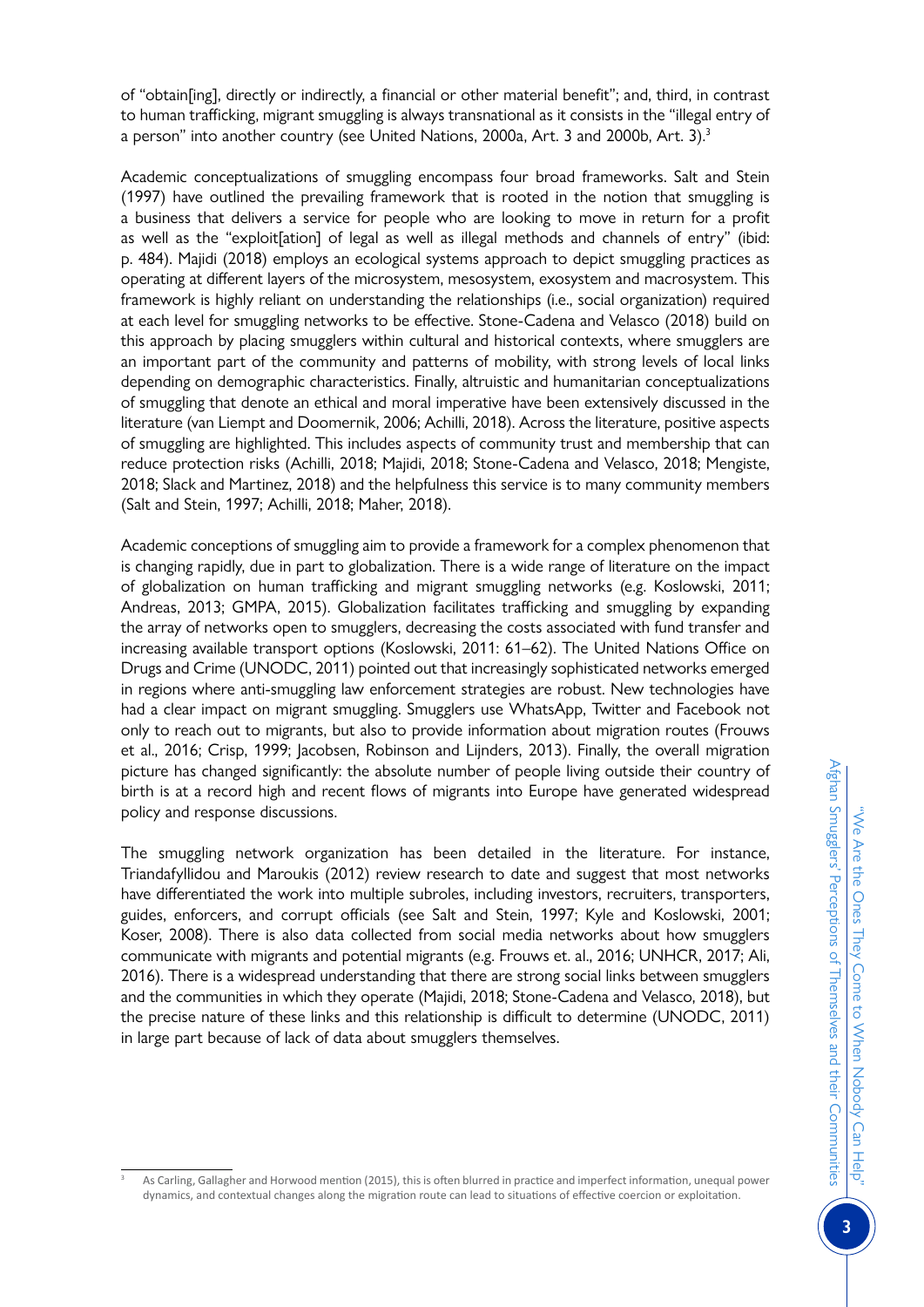Despite the increasing interest in migration, data on smuggling remains relatively limited, with much of it being qualitative and addressing localized issues (IOM, 2016). Where quantitative data is collected, it is often not comparable due to differing methods and definitions (ibid). Moreover, qualitative data is limited by the sensitivity surrounding the illicit nature of smuggling; smugglers are reluctant to be interviewed (UNODC, 2011).

## *Migration and Smuggling in the Afghan Context*

Afghanistan has a long-standing history of movement and migration and many refer to the fact that Afghan populations have historically used migration in many ways (e.g. AREU, 2005; Klaus, 2006; Monsutti, 2008; Mehlmann, 2011). Nomads migrate to ensure access to better pastureland, businessmen migrate for trade and pilgrims migrate to religious sites, both Shi'a and Sunni. Migration can be referred to as a coping strategy for Afghans (Monsutti, 2008).

Displacement and migration of Afghans are more recent phenomena that have been closely linked to the country's history of conflict and instability. Displacement episodes began in 1979, primarily to Pakistan and the Islamic Republic of Iran, when jihadist groups formed against the Soviets causing instances of conflict to increase. When the Soviets withdrew from Afghanistan in 1989, a mass inflow back into the country took place (Mohammadi, Abbasi-Shavazi and Sadeghi, 2018) but the start of civil war in Afghanistan and the emergence of the Taliban led to a new wave of displacement to neighbouring countries (Mahmoudian, 2007) due to the suppression of ethnic and religious minorities. This process once again reversed after the collapse of the Taliban and the establishment of a new government in 2002 (Mohammadi, Abbasi-Shavazi and Sadeghi, 2018). However, the revival of the Taliban in 2006 and the subsequent deterioration of the security environment and economic situation slowed this trend. The withdrawal of international forces in 2014 exacerbated this situation, as economic growth rates dropped to the single digits<sup>4</sup> and livelihood opportunities diminished. In all of these periods, migration has been a survival strategy among Afghans, leading to a high number of Afghan refugees and migrants looking for better opportunities elsewhere (Monsutti, 2008).

Over the last forty years, Afghan migration took place primarily to neighbouring countries and to a limited extent to Europe (primarily to Germany, the United Kingdom and the Netherlands) and Australia.<sup>5</sup> Flows to Europe have taken place continuously, but in 2015 there was a sharp increase in the number of migrants overall, as well as in the number of Afghans, arriving in Europe. Afghans represented the second main citizenship of first asylum applicants registered in European Union (EU) Member States during 2015 and 2016 (Eurostat, 2017) and a major one of undocumented migrants in Europe (Angeli and Triandafyllidou, 2016: 107).

For most Afghans, there are significant challenges associated with accessing regular migration routes, including the ability to secure visas, cost associated with obtaining visas, the bureaucratic challenges, and the speed at which necessary documents can be produced (McAuliffe et al., 2017; Monsutti, 2012). Due in part to the strong demand for departure among Afghans and in part to restrictions and challenges in accessing legal migration networks, smuggling networks have long viewed Afghanistan as a lucrative market (e.g. IOM, 2008; Koser, 2008; Triandafyllidou and Maroukis, 2012; Schmeidl, 2014; Majidi and Danziger, 2016). Smugglers provide diverse services for Afghans including transportation, provision of shelter, forging of documents, and support in crossing borders (e.g. MMC, 2017; Majidi and Danziger, 2016; Triandafyllidou and Maroukis 2012).

https://data.worldbank.org/indicator/NY.GDP.MKTP.KD.ZG?locations=AF<br>The first considerable wave of Afghans reached Australia in 1979 and continued during the 1990s due to ongoing civil war and emergence of Taliban. During 2000s, this movement continued mostly because of persecution against minority ethnic groups by Taliban.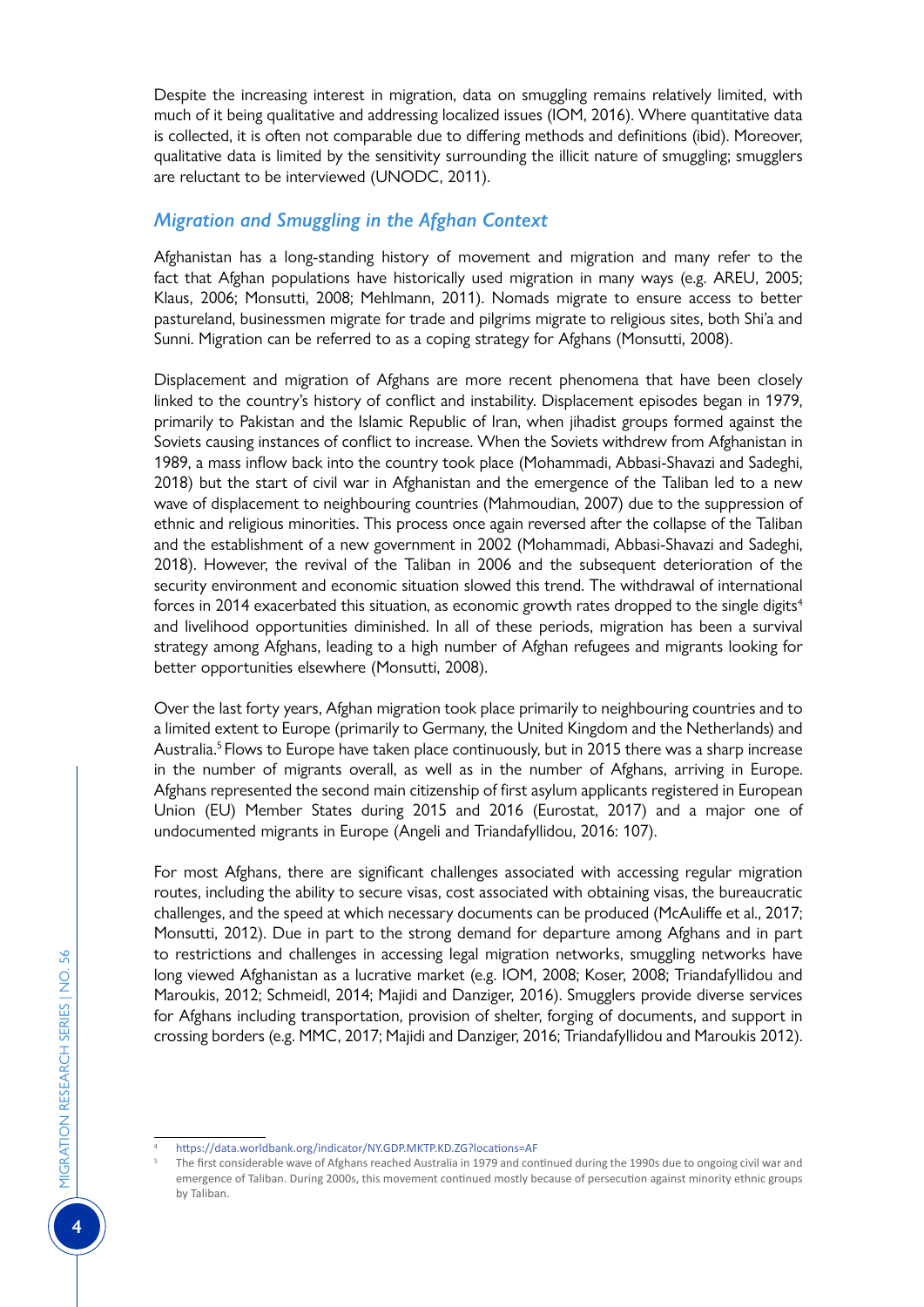Academic research into these networks is more recent and expanding. In *War and Migration*, Alessandro Monsutti (2012) outlined the variety of actors involved in smuggling networks, including guides, facilitators from other ethnic groups, owners of inns for travellers and money transfer agents. Using an auto-ethnographic approach, Khosravi (2007) described his journey through informal networks, and his relations with smugglers. Triandafyllidou and Maroukis (2012) summarized existing data and conducted interviews with 44 smugglers bringing people from Asia to Europe. Although this research provides information about smuggling routes and the challenges migrants face, it offers only a limited understanding of the relationships between smugglers and the migrants they transport. Some of the other works in the literature are produced by organizations like the International Organization for Migration, the Danish Refugee Council (DRC) and UNODC, providing insights into the types of protection risks faced by migrants and the ways in which smugglers communicate with migrants.

Overall, the literature has not addressed the self-conceptions of smugglers, including how they view their occupation, their place in the community, and their place in broader sociohistorical narratives of helpfulness and/or criminality. This research seeks to address this gap using a case example of the Afghanistan context. While the authors do not argue that the perspectives of migrants or broad trend analysis should be ignored, there is a need to better understand smuggling and recent contextual changes through the perspective of smugglers for a more comprehensive perspective on demands and drivers of migration.

# **Methodology**

The goal of the research is to address the following questions: How do smugglers perceive their role in Afghan society and culture? What factors affect how human smugglers are perceived by Afghan society?

The study involved interviews with 23 Afghan smugglers in three locations – Kabul and the two primary Western border crossing points into the Islamic Republic of Iran (Herat and Nimruz). The smugglers were identified through migrants and potential migrants themselves as well as the researchers' networks with international non-governmental organizations working on mixed migration data collection. The researchers selected smugglers who could participate in the study through both of these means.

The immediate data collection was made possible because the researchers have significant experience in and engagement with communities affected by migration. The researcher responsible for data collection has been working on collecting data about migration in Kabul, Nimruz and Herat since 2016. The research team has close links with community members within these areas, including with local officials, migrants, people responsible for maintaining accommodation for migrants and moneylenders. The team drew on these connections when identifying potential interviewees. Although this study focuses on smuggler self-perception, it is set within a context of broader understanding of dynamics in the selected locations by the research team.

The researchers collected data using semi-structured interview formats, and analysed data using inductive coding methods. Data was collected in a team comprised of the lead researcher and field assistants, all male, working in teams of two (interviewer and note taker). Interviews were generally held at the interviewee's home, office or workplace and were held in the local language (Dari). Interviews took place in August and September 2018 with follow-up interviews in December 2018. Interviews were conducted with full informed consent, but most interviewees did not permit the researchers to record the interviews, or to refer to their names in the research.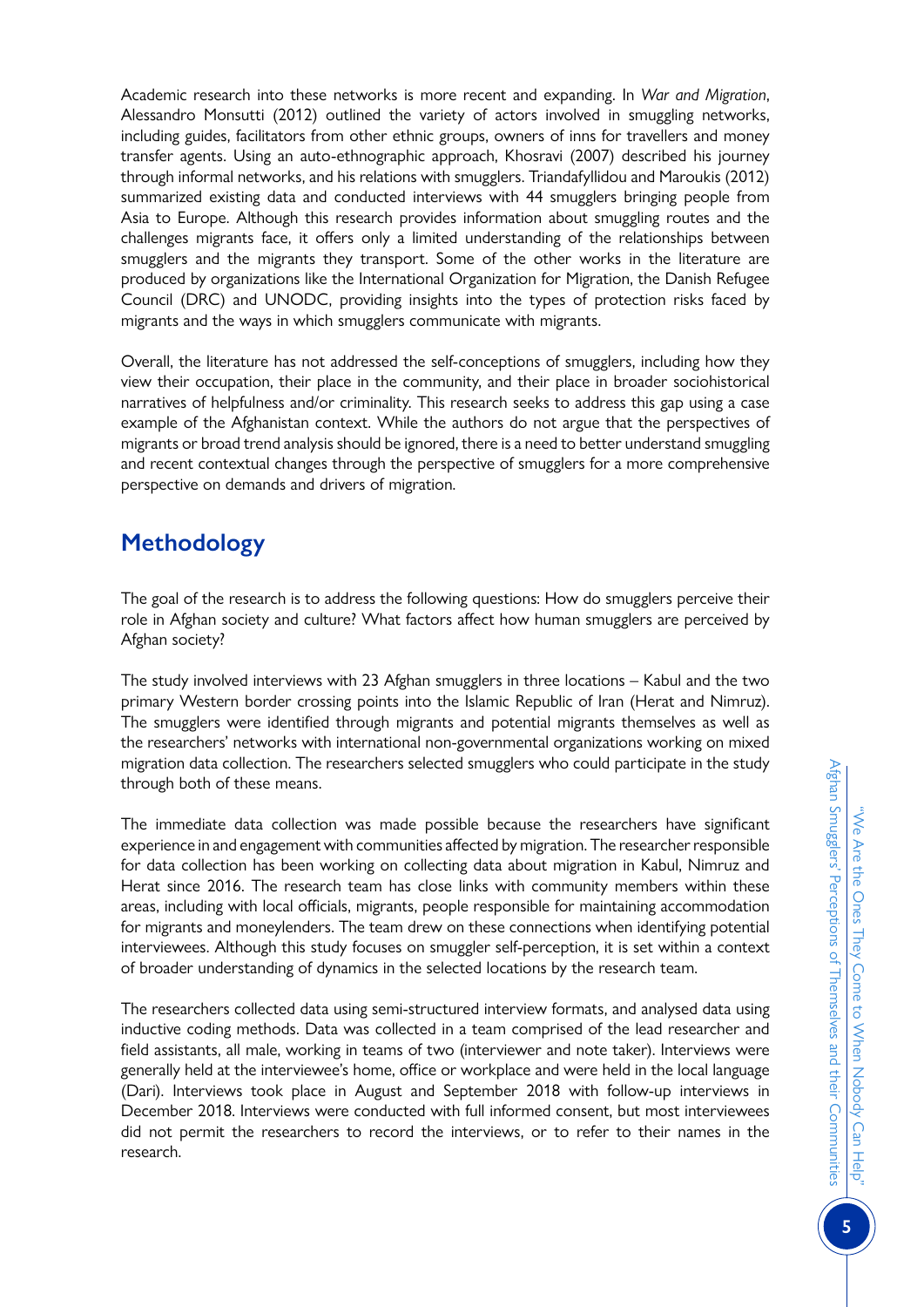The research methodology has several limitations. First, the sample size was small – only 23 smugglers were interviewed. While the researchers aimed to select a sample that was adequately diverse and represented various demographics, the sample is not large enough to capture all perspectives. Furthermore, this study also is localized to Nimruz and Herat border crossings, both of which border the Islamic Republic of Iran. Data was not collected regarding migration through Kandahar and Jalalabad/Nangarhar, that is, migration of Afghans toward Pakistan and the Eastern routes. As such, the data in this paper is not representative of the complete Afghan smuggling networks.

# **Analysis**

# *Smugglers as an Integral Part of Afghan Culture*

Smugglers have a long history in Afghanistan, closely linked with traditional migration for reasons including pilgrimage, trade and education. Forty years of conflict have reinforced the role of smugglers in Afghan society and have bolstered smugglers' self-image, including the concept that they are engaged in humanitarian work. Despite these positive perceptions, there is a widespread recognition among smugglers that communities perceive a close connection between their profession and violence; it is regularly assumed among smugglers, however, that violence is perpetrated by "others".

With migration forming an integral part of Afghan culture, including as a coping and social mechanism (Monsutti, 2012; Majidi, 2018), there is little negative connotation associated with migrant smuggling or facilitation of migration. Monsutti (2012) refers to a variety of guides that were in use by Hazara ethnic group on migration routes. He points to two types of facilitators – "rahbalad", or guides "who know the road", and "qachagbar", or "dealers in contraband". He further notes that there is an ethnic dimension to the terms used by migrants: "Although the two terms are often interchangeable … there is a tendency to use 'rahbalad' for the Hazara intermediary and 'qachaqbar' for the Baluch accompanying them on the trip." (ibid., 161). Smugglers interviewed over the course of this research mentioned that the word "rahbalad" has a positive meaning among the Afghan people and implies "those who help people in times of crisis and desperation". Majidi's (2018) more recent research emphasizes the neutrality of smuggling as a profession, noting that "this ordinariness is even evidenced linguistically, through terms like qachag… meaning smuggler or trafficker yet carrying no negative connotation" (ibid., 103).

The primary data collected for this paper not only reinforce the neutrality of smuggling as a profession but indicate that smugglers have a well-respected place in Afghan culture. Smugglers see themselves as valued members of their own communities and believe they perform a necessary service. Many of the smugglers interviewed felt a strong sense of pride in their work.

We have a good status and reputation among our people. They don't look at us negatively. We take their children and youth to safety, to where they can work and send money back home. (32 years old, Kabul)

I help people to access their rights and I'm sure I will get rewarded for that by God. (50 years old, Pashtun, Kabul)

One of the reasons for the respect accorded to smugglers may be the fact that they are seen as the last port of call during difficult times. Several of the smugglers we spoke to consider their profession to be a vocation or an altruistic calling helping the most vulnerable. One smuggler stated clearly: "We are the ones they come to when no body can help." Another smuggler explained the humanitarian imperative that he says drove his own work; he also suggested that he was willing to engage in smuggling even in the absence of financial motives.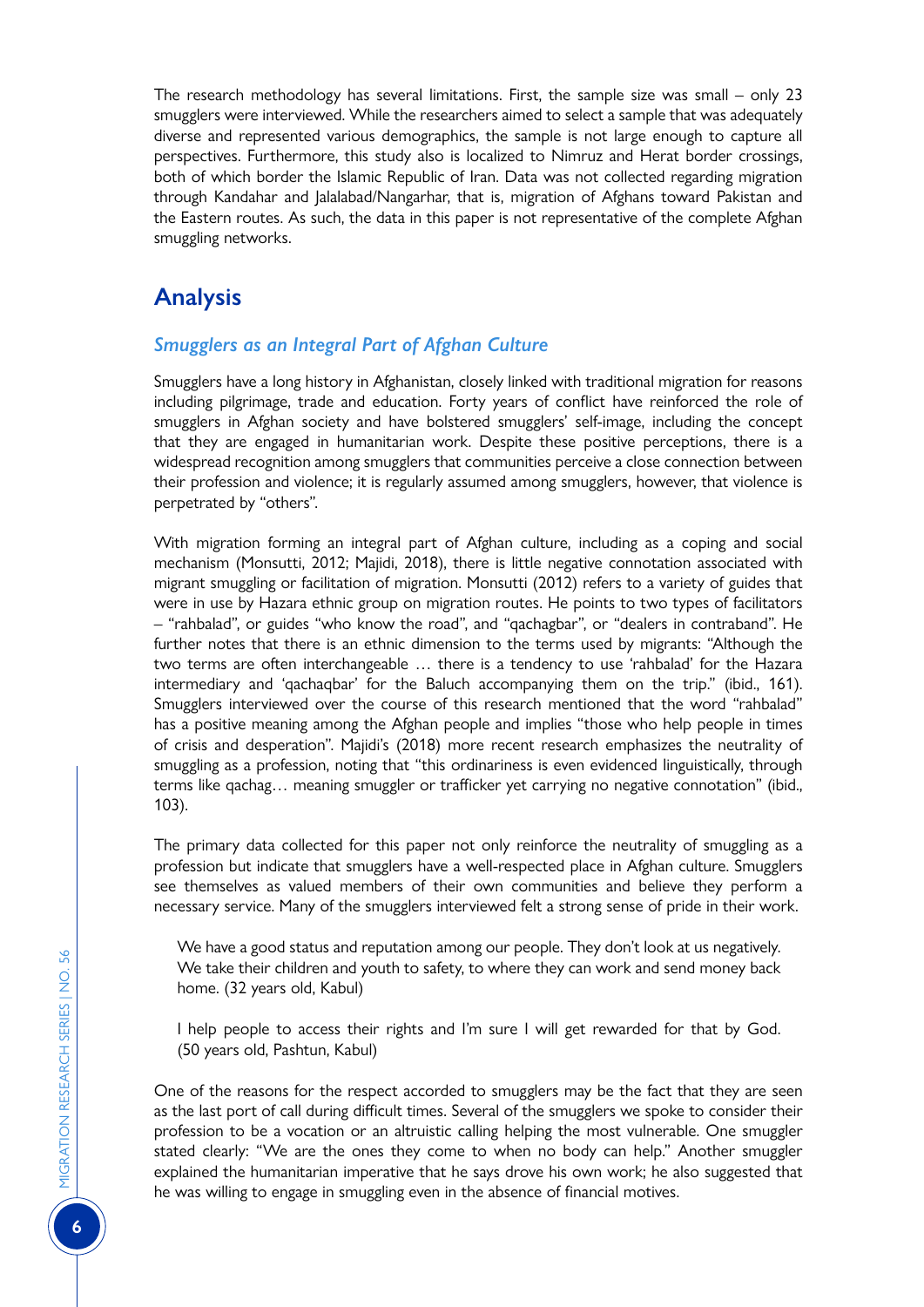We are doing this job for more than 30 years, and a lot of people are saved because of us. It happened a lot that in the mountains or deserts we found people without guide who were on the verge of dying. We saved them all… (45 years old, Baluch, Herat)

The altruistic element of smuggling may be linked to historical precedent. According to some of the smugglers interviewed, the traditional role of *rahbalads* is to take people on pilgrimage including to Shi'a holy sites such as Mashhad (the Islamic Republic of Iran) and Karbala (Iraq), as well as to support trade routes. During periods of insecurity, rahlabads took people to safe places and became the cultural basis for the concept of a rahlabad as a saviour.

The political turmoil that took place in Afghanistan in the 1980s and 1990s appeared to reinforce the respect accorded to smugglers in the Afghan culture. One smuggler noted that the situation was particularly dire following the Soviet invasion: "If it wasn't for the help of people like my father, God knows what happened to the poor people. Everybody tries to use and take money from people. Everybody. Government. Russian. Talibs." Smugglers offered Afghans a way to leave the country and to maintain contact across borders with different family members. Smugglers played many roles for people, and facilitated transfer of information and money, as well as of people over borders. Older smugglers who had operated during this period were aware of their critical place within the community. They, and others, were aware of the fact that smugglers had an enhanced reputation due to the extreme danger of the situation and the degree of conflict.

Years ago, during the civil war, smugglers had a lot of reputation. They were trusted and when people left the country, they left their homes and belonging to the smugglers to take care of… The smugglers travelled to Iran and Pakistan regularly and took news of relatives and family members to the migrants and vice versa. They brought money back to the country; the money that families in migration sent to their relative. We were trusted at this level. (55 years old, Tajik, Zaranj)

The cultural dimensions of smuggling can also be seen in the ways in which smugglers are recruited. Many of the people interviewed during the course of this research were brought into the trade by family. Specifically, fathers and uncles passed down being a "rahlabad" to their sons and nephews. One smuggler commented, "We have been doing this business for many years. Most of my relatives have been smuggling for at least 50 years as I remember." Another explained that he entered the smuggling business through relatives who had originally smuggled him out of the country; through this connection, he started entering the smuggling network.

The Soviet invasion and the subsequent conflict was critical, not only in developing among the smugglers a sense of self-worth and value, but also in bringing new people into the smuggling network. One interviewee who joined a family business of smuggling explained how his father and uncles evolved from traders into smugglers.

For many years, my dad with my uncles traveled to Iran several times and were familiar with routes, especially to Mashhad. When the Russians attacked Afghanistan, many people try to flee to Iran and Pakistan. Hazaras went to Iran and they had to pass through Herat. Every month many caravans arrived in our city from Bamyan, Behsud, Daikundi, Ghazni, etc. At that time, my father and other relatives were working as traders between Herat and Mashhad, so they accepted to pass one or two caravans of Hazarajat from the border every month. (58 years old, Tajik, Herat)

The Soviet invasion increased the scale of conflict in Afghanistan and generated mass outmigration; older smugglers see themselves as a key resource for people during this traumatic time linked to rahbalads that facilitated pilgrimages to holy sites. They perceive their roles to have been multi-faceted, and to encompass not only movement of people, but also ensuring communication and safety of possessions.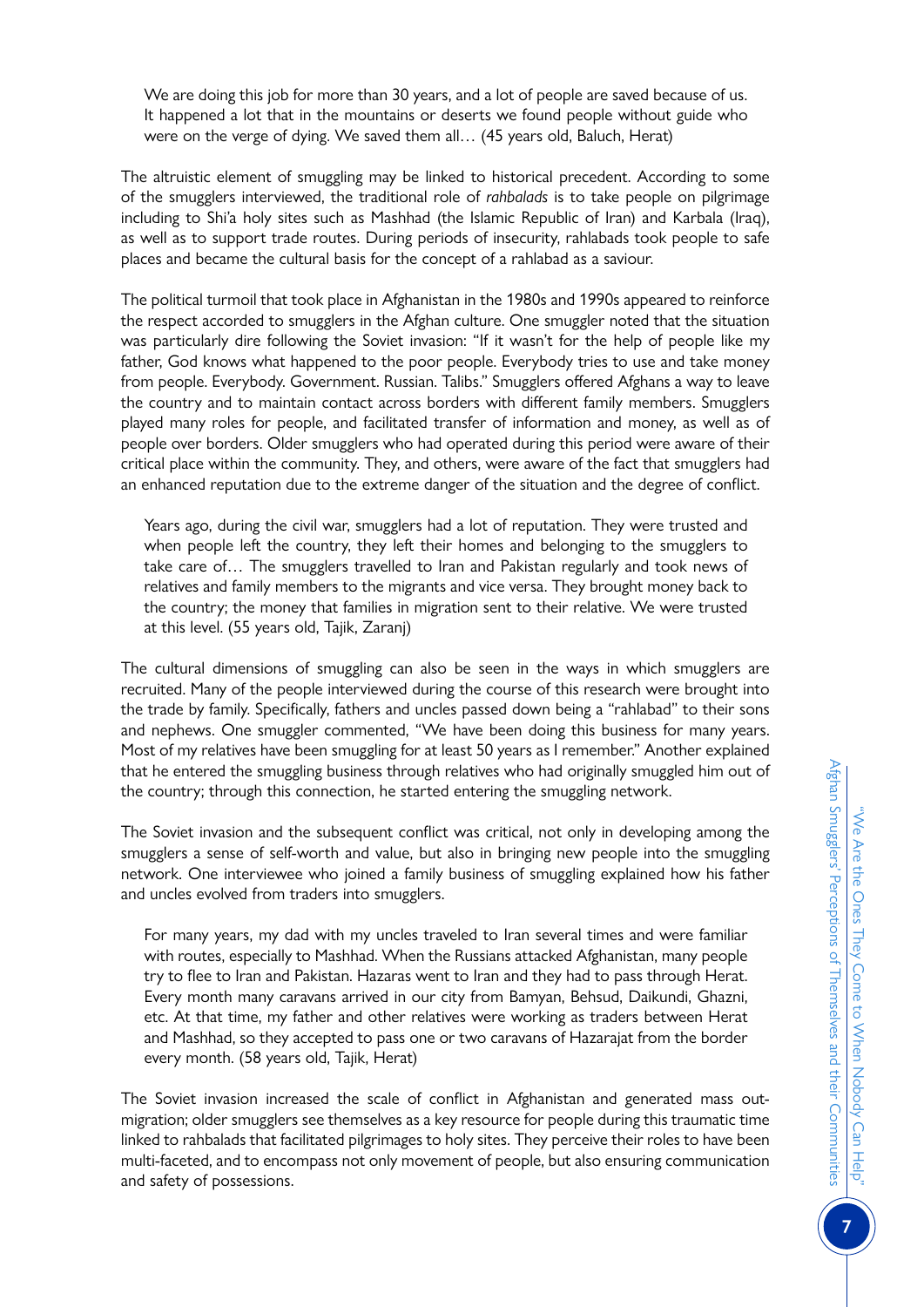In the research conducted, it is widely recognized among smugglers that the profession includes a degree of violence, and smugglers also express the underlying opinion that violence among smuggling networks has increased in recent years. It is notable, however, that smugglers always refer to violence as being perpetrated by "others".

## *Smuggling and Violence*

Many of the smugglers interviewed in this research believe they are pursuing an altruistic motive, but they are also aware of the fact that people come to them when there are no other options. Several smugglers referred to the fact that their clients "need" to send family members across the border, that "it's only us" who can help people, and that people have nowhere else to turn when they approach smugglers. Smugglers are also perceived to be prone to violence. Although none of the smugglers we interviewed admitted to using violence themselves, there was a strong recognition that violence is a part of the smuggling culture. Even if smugglers do not themselves abuse migrants, other groups along the network may engage in physical and sexual violence.

Many Qachaghbars (smugglers) in Pakistan and Iran misuse migrants, treating them badly, robbing them. All these incidents make our names bad. I know many smugglers who talk about how they beat or harass men and women on route and they talk about it with pride. Like they did something very brave. Well, other people hear these stories too and it's bad for all of us. Poor people have no choice but to come to us with fear… (45 years old, Baluch, Herat)

The high levels of physical violence that take place throughout smuggling networks are well documented. For example, DRC undertakes periodic semi-random sampling of migrants and data collected indicates that physical assault and beatings are recurrent incidents taking place on Afghan migration routes with smugglers as one of the main perpetrators.<sup>6</sup> Majidi (2018: 110) also points to the range of violence and exploitation faced by migrants, including extortion and neglect of the most vulnerable at the hands of smugglers.

There is an ethnic and a national element to discussions about violence. Many of the smugglers who discussed violence and the negative reputation of smugglers said that this reputation was associated with Pakistani or ethnic Baluch smugglers. No smugglers associated perpetration of violence with Afghan communities or Afghan smugglers. The fact that those from different ethnic groups and nationalities are viewed with less trust has been referred to by Monsutti (2012). The way in which violence among smugglers is displaced can be seen through one smuggler who stated:

Some smugglers are working with thieves and criminal networks … Especially those smugglers in Turkey and Bulgaria are very cruel and not only beat migrants but also engage in rape and theft. … here also there is these kind of things, in Pakistan mostly. In Afghanistan, most of robbery and beating is from Taliban side on the route to Pakistan. (33 years old, Hazara, Kabul)

The smuggler associated violence first with locations furthest away from Afghanistan (Turkey and Bulgaria), implying that violence levels are lower in the region. He then says that regional violence takes place in Pakistan, and finally attributes violence to the route to Pakistan, strongly associated with the Baluch ethnic group.

For the reports and monthly updates, see: www.mixedmigration.org/regions/asia/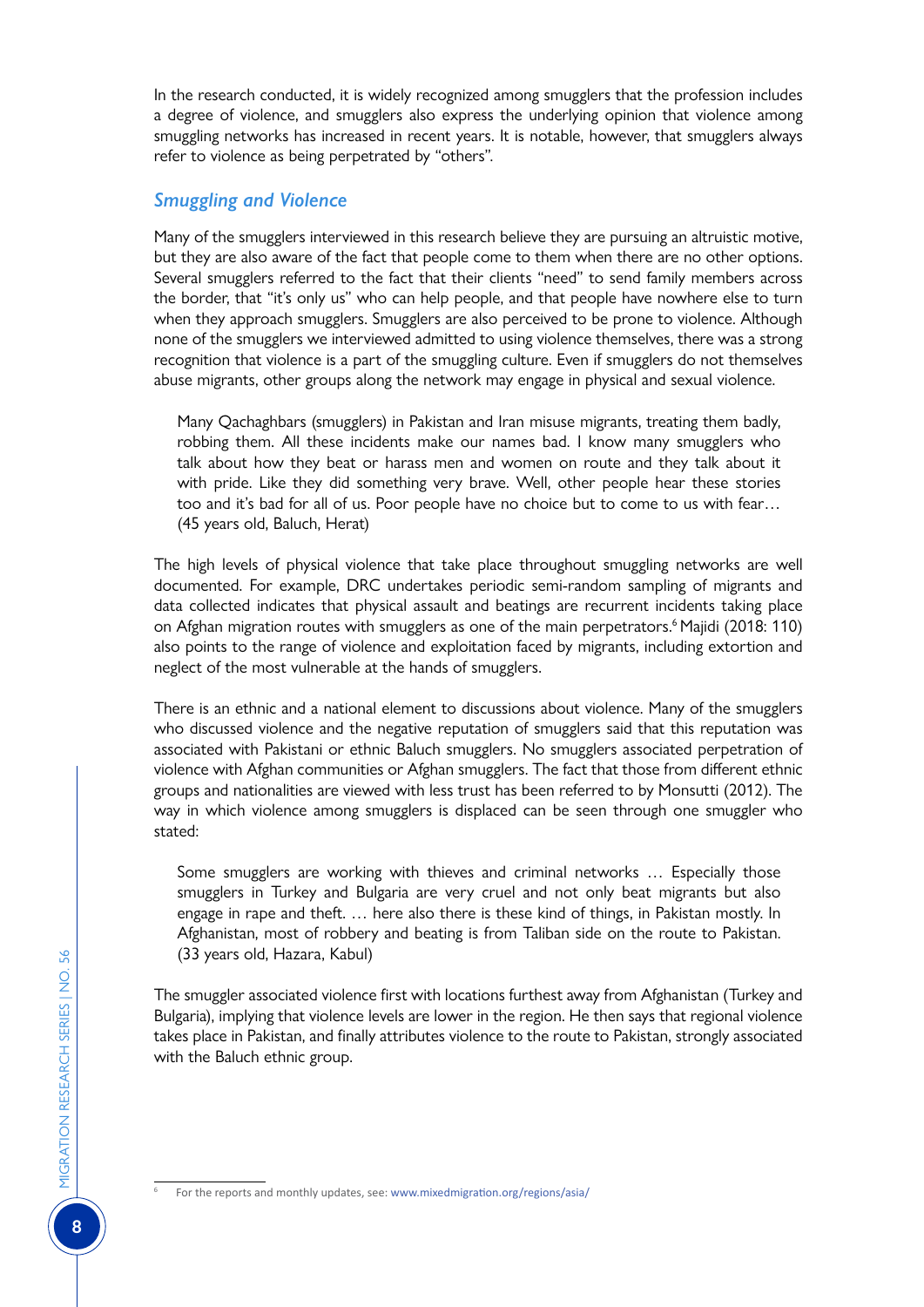Some older smugglers believe that the profession has become more violent in recent years:

I liked [smuggling] before. Ten years ago… But now everybody is saying that smugglers are illegal, even our families… No one trusts anybody unless they know you for a long time … there are many young smugglers who don't care about the migrants and their dignity. They do bad thing to migrants which is not coherent with Sharia and humanity. They just think about the money and they don't care about the poor people. (55 years old, Tajik, Zaranj)

The changes these older smugglers perceive in the environment could be due to several factors. During the first two decades following the Soviet invasion, Afghans had by default prima facie refugee status in neighbouring countries. There was therefore nothing formally and explicitly illegal about smuggling. The major changes associated with globalization, including the linkages to more criminal networks and the facilitation of transport routes, had not yet taken place, so it is possible that people needed to rely more on trust networks.

# *Factors Affecting Perceptions*

Several factors affect smugglers' perceptions of themselves, and their idea of how the wider community perceives them; the interviews conducted suggest that these factors are generally at the "exosystem" or "macrosystem" level (Majidi, 2018). The perception that migrant smuggling is linked with other forms of smuggling, including drugs and arms, erodes community trust in smuggling networks. On the other hand, perceptions that the Government is corrupt, and that there is a limited future in Afghanistan (both in economic and security terms) encourage people to migrate and to lean on existing smuggler networks.

The migrant smuggling business is characterized as one of the most profitable illicit activities in the world. It is common for academics and practitioners to assume that migrant smuggling is closely tied to other illegal activity. Academics have documented links between migrant smuggling and the arms trade, the drug trade, nuclear materials, cigarettes, and petrol (e.g. Sanchez and Zhang, 2018).

There are some indications that migrant smuggling networks have grown more violent, with some researchers claiming that this is due to the closer links between migrant smuggling and drug smuggling (UNODC, 2018). In contrast, some scholars argue that migrants engage with smugglers and smuggling networks with the aim of engaging in some form of self-securitization, both in terms of finance and security (Sanchez and Zhang, 2018). There have been fewer studies on migrants and smugglers' perceptions of the links between migrant and other forms of smuggling.

Some of the smugglers interviewed for this paper pointed out that clients and community members confused opium smugglers and migrant smugglers. One smuggler pointed to the link with opium as a reason for lower levels of community trust: "It's not good. Some of our neighbours think that we take opium to the Islamic Republic of Iran. They don't trust us and they keep their distance. They respect us when they face us but behind our back, god knows what they say about us…" Other interview respondents referred to connections with mafia and criminals. Still others mentioned that the role of smugglers in bribing officials has caused further deterioration in the reputation of the profession.

# *Lack of confidence in the Government*

When Afghans believe that their Government is not providing an appropriate or basic level of service, they are more likely to turn to smugglers, according to interviewees. Similarly, they communicated the perception that when the Government is perceived as corrupt, the activities of smugglers, including bribery and illegal activities, become more acceptable.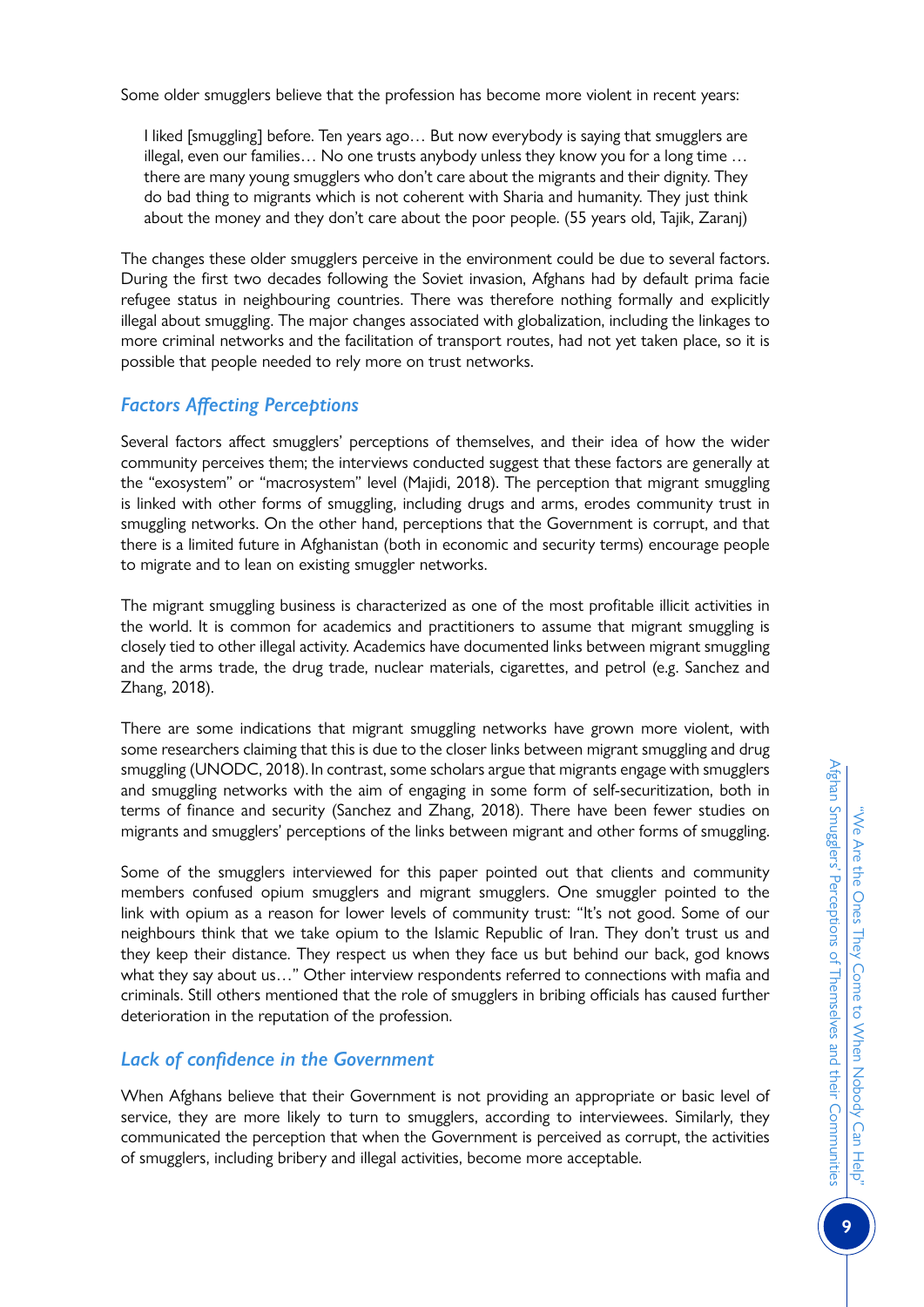In general, there is a significant amount of evidence to confirm that Afghans have very limited confidence in government institutions. According to the Survey of the Afghan People (Asia Foundation, 2018), more than 70 per cent of Afghans say that corruption is a major problem in their daily lives, and over 60 per cent of Afghans say that the country is moving in the wrong direction. A third of those who believe the country is moving in the wrong direction say that issues with governance drive their perspective. In addition, the third most frequently cited reason for leaving Afghanistan is related to weak governance (ibid).

For smugglers interviewed in the course of this research, lack of transparency on the part of the Government was a key justification for their behaviour. While smugglers felt that corrupt behaviour on the part of government officials was an excuse for their own behaviour, they also felt that lack of service delivery on the part of the Government made the smuggling service necessary.

[Smuggling is] not legal. But what is legal in this country, from the president himself is doing illegal things to the shopkeepers. Everybody is corrupt. So why not we do what we can do and prepare the way for some flee this bad situation. (37 years old, Tajik, Kabul)

If we had a good government who could help people get jobs and have security of course our work would have negative effects ... But look at the situation now. The corruption. The security. The unemployment. There is no choice for the government to let people to migrate otherwise all the youth would protest and burn the country. But the government do nothing. They are thinking always about themselves and their pockets. (45 years old, Baluch, Herat)

For many smugglers, government authorities were inherently complicit in smuggling activities and networks. Their involvement consisted both of taking bribes and of supporting the overall smuggling networks. Even though authorities did not necessarily acknowledge their roles in the smuggling networks, they have an incentive to support the continuation of the business. "The authorities are our enemy. They are corrupt and make our business very difficult. Of course they don't stop us they just want us to pay them a share."

Smugglers believed, in some cases, that they were taking over the role of the Government. They considered access to opportunities to be a critical right and, in the absence of government capacity to meet this need, they were stepping in. One smuggler said "If they [the government] help people there is no need for us. In fact, we are doing what government should do…" Another explained that the Government is not in a position to help those who are vulnerable: "If we do not help [vulnerable people] a lot of people will face problem. Not the government not others help them. They are all by themselves."

## *Sense of a Future*

Migration, according to the smugglers interviewed, takes place because people do not see a future within Afghanistan. This links closely to the logic used by the *Survey of the Afghan People*  when asking questions about migration. Some of the critical factors associated with migration, according to this survey, are lack of economic options and possibilities (cited by over 50% of those who would consider leaving) and domestic insecurity (the primary factor behind departure, for 80% of those who would leave) (Asia Foundation, 2018). The figures cited match the qualitative information provided by smugglers regarding why people come to them. Economic issues are prevalent, with many smugglers stating that clients could not find jobs. Several smugglers referred frequently to the fact that families would send away youth in the hope that the children would send money back home.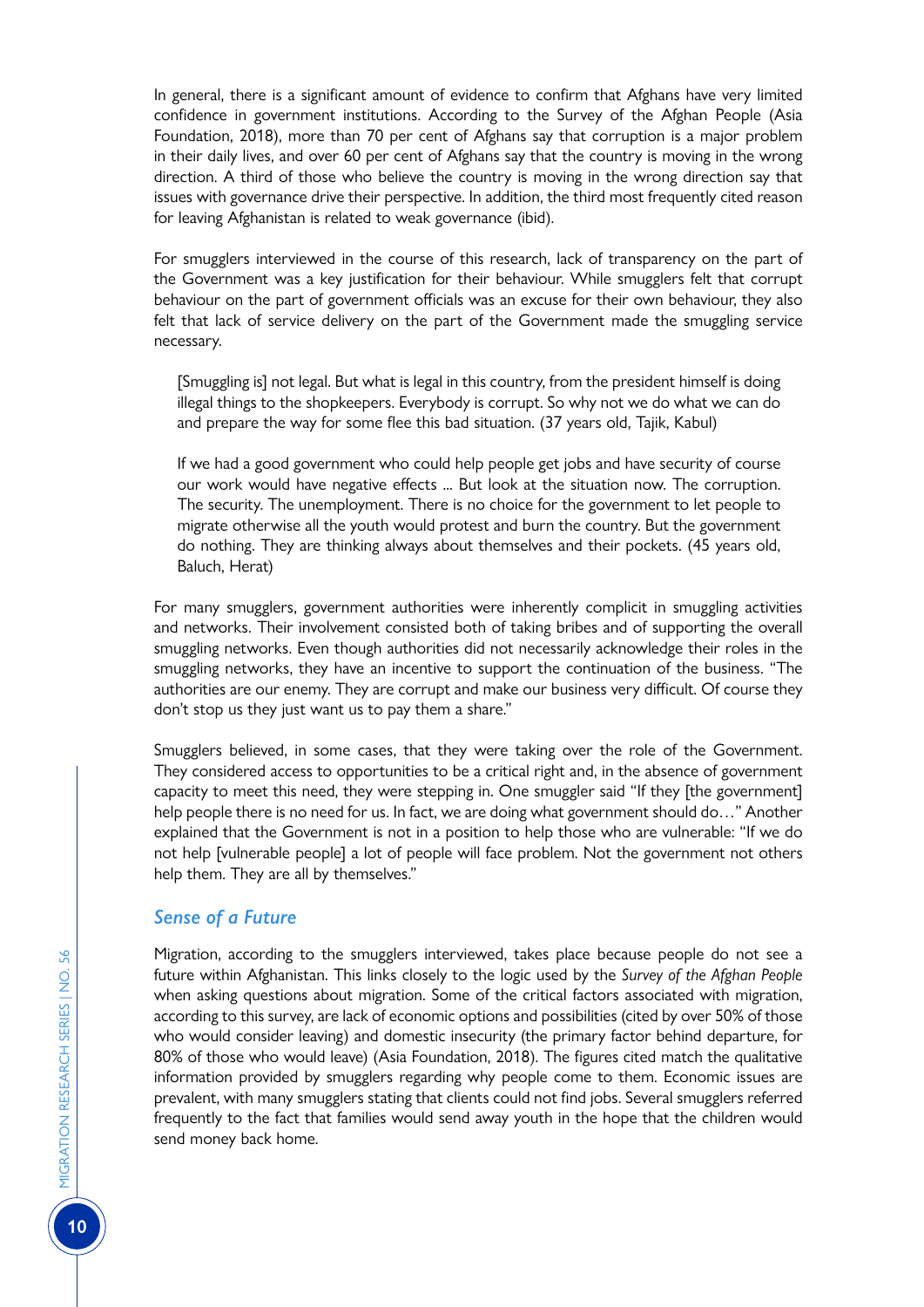All young people are helpless with the corruption in the government and the police. You have to have some money or some people in the government. Otherwise, you must die out of hunger. In this situation, families have to send their young members to work in Iran and Turkey and send money home. If they do not do that, they must all die out. The corrupt government will not send them. Well, we have to do it. We know that our work is illegal, but it at least helps the people to survive. (33 years old, Hazara, Zaranj)

The rationale outlined by both smugglers and the Survey of the Afghan People is consistent with the logic outlined by Monsutti (2012), Majidi (2018) and others for Afghan migration. People are moving and facilitating movement for their children as a coping strategy – smugglers are facilitating this strategy.

Some smugglers believe that the situation is likely to worsen significantly in the future. One stated that "I'm sure there will be total riot in two years so whoever can, will leave the country… It's the reasonable thing to do. It's only a crazy person who can migrate, but decides to stay". Another outlined a dire scenario for the Afghan people: "If people cannot migrate to Pakistan or Iran, believe me, half of the country will die out of hunger." This smuggler added that the poor outlook was shared implicitly by the authorities: "The government also know this so they don't take it so hard on us, because without us they will have a lot of problems."

Migration can therefore be seen as an indictment, both on the part of migrants and on the part of smugglers, of the Afghan State. Smugglers state clearly their belief that people are "voting with their feet" regarding the future of their country.

# **Conclusion and Implications**

The body of literature about Afghan migration and smuggling provides an analysis of the multifaceted and complex nature of Afghan movement, as well as a description of various actors and roles within smuggling networks. This paper builds on this work by exploring the factors that lend credibility to smugglers in Afghan society and culture as well as their own self-perception. The most significant of these factors are the links to religious pilgrimages and the perception that smugglers protected and provided services to the most vulnerable during the 1980s and 1990s. Smugglers believe that they have retained a significant amount of this trust over time, and that they are doing work that is fundamentally humanitarian.

Nonetheless, a variety of factors are breaking down trust in smuggling networks. New entrants into the human smuggling market are more violent and aggressive than traditional smugglers. Linkages with opium smugglers and black or grey market operates also erode trust in smugglers.

The primary factors that appear to drive perceptions of human smugglers are contextual factors linked to the macrosystem or exosystem (Majidi, 2018). In particular, smugglers compare themselves to government actors; corruption within the Government legitimizes smuggler activity, and low service provision gives smugglers a sense that they are substituting for government actors. Lack of a sense of future also is critical in giving smugglers confidence. Smugglers perceive that demand for their services is critically linked to perceptions about security and employment within Afghanistan. So long as it is more profitable for people to send their children abroad to work, smugglers will have a place in society. Likewise, while people fear for their physical and economic security, they will continue to support smugglers. This is likely to be linked to the fact that smugglers were critical in supporting lifesaving population movements after the Soviet invasion.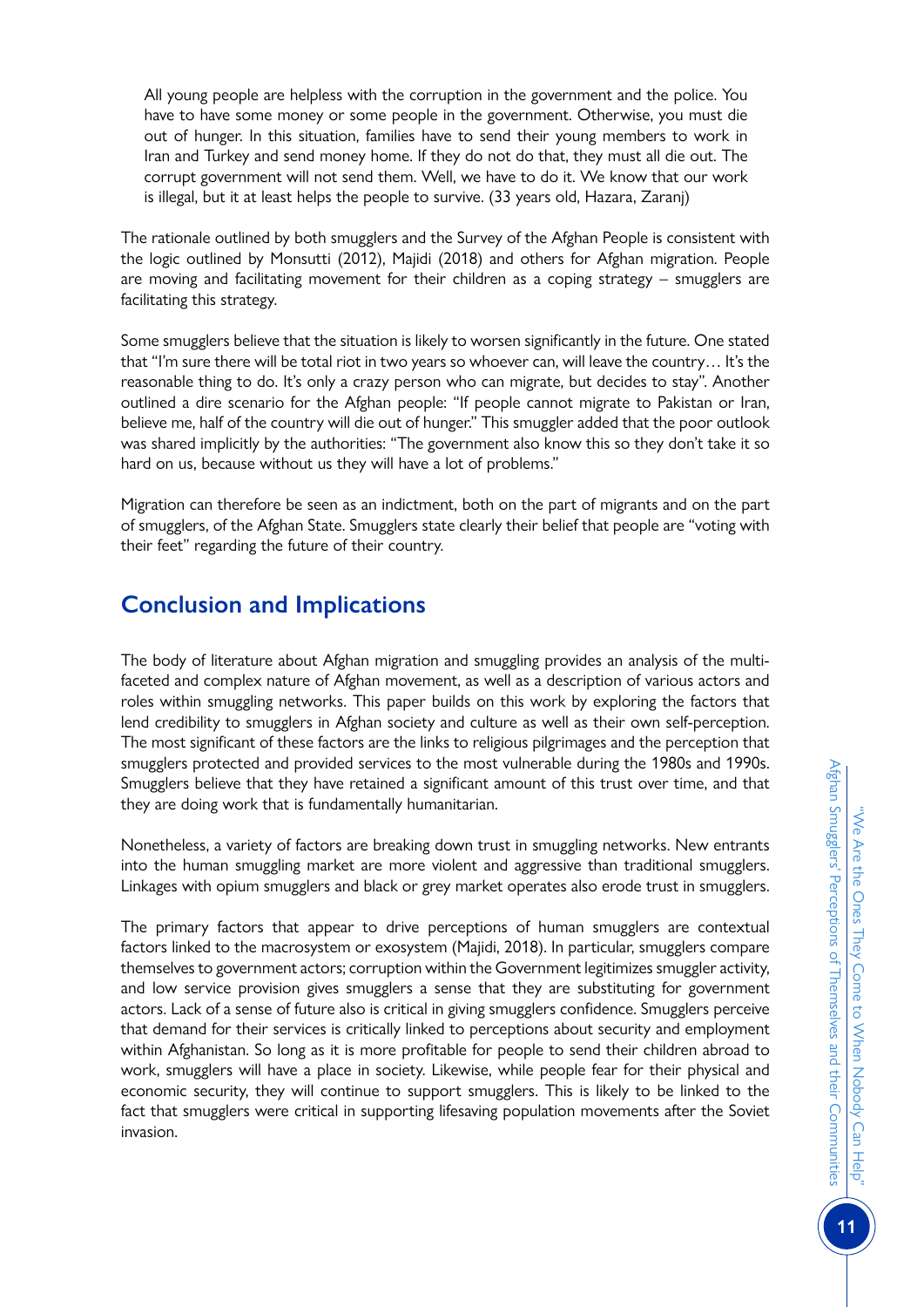The current study has several limitations that limit its scope and applicability: the smugglers that were interviewed were only in Kabul, Nimruz and Herat, so the study does not reflect more Sunni- and Pashtun- dominated eastern smuggling routes. It also draws on a relatively small sample size. Nonetheless, even considering these drawbacks, some implications can be drawn from the research and conclusions.

- (1) Migration and "root causes" programming: Several governments, in particular EU governments, currently fund programmes designed to address root causes of migration, particularly at the rural level. While these programmes may be useful to stabilize rural communities, smugglers are tapping into concerns about the overall direction of the Afghan Government, the security, and the rule of law. Concrete progress on corruption, security and economic growth will be needed to address concerns brought up by smugglers.
- (2) Leveraging the "humanitarian imperative" felt by smugglers: Smugglers have indicated that they feel a humanitarian or moral imperative to help customers; it may be possible, through community programming to leverage this imperative. Non-governmental organizations and other community actors may be able to set up protective networks, including a "code of conduct" for smugglers.
- (3) Violence, criminality and other smuggling groups: Smugglers consider violence, criminality and other smuggling groups to be key elements that deter customers from accessing services. Smugglers work around issues linked to violence by associating violent incidents with "others" including Pakistanis and Baluchs. A clearer picture of who perpetrates violent incidents along smuggling paths may help migrants in making informed decisions.
- (4) Migration and smugglers as a key part of Afghan culture. Smugglers perceive themselves as a part of a long-standing Afghan tradition; they consider themselves to be a service provider of last resort and firmly embedded in the culture. For policymakers to support safer and more regularized migration outcomes, they will need not only to ensure that legal options are available at the policy level, but also that the most vulnerable in the communities are aware of these options. Policy developments must be accompanied by a strengthening of social services, particularly for the most vulnerable.
- (5) Future research: The imperatives and incentives of Afghan smugglers are still poorly understood. This research provides an initial indication of smugglers' perceptions, but further, in depth research is needed in order to generate more robust policy relevant findings. Further research should focus on the motivations of smugglers for their work and the incentives which can change smugglers' actions. Two major aims of global policy makers and practitioners are to reduce the prevalence of smuggling networks and ensure the safety and dignity of those who move. One effective way of achieving these goals is to work through programming that attempts to influence smugglers' incentives and this type of programming can only be developed if these incentives are clearly understood.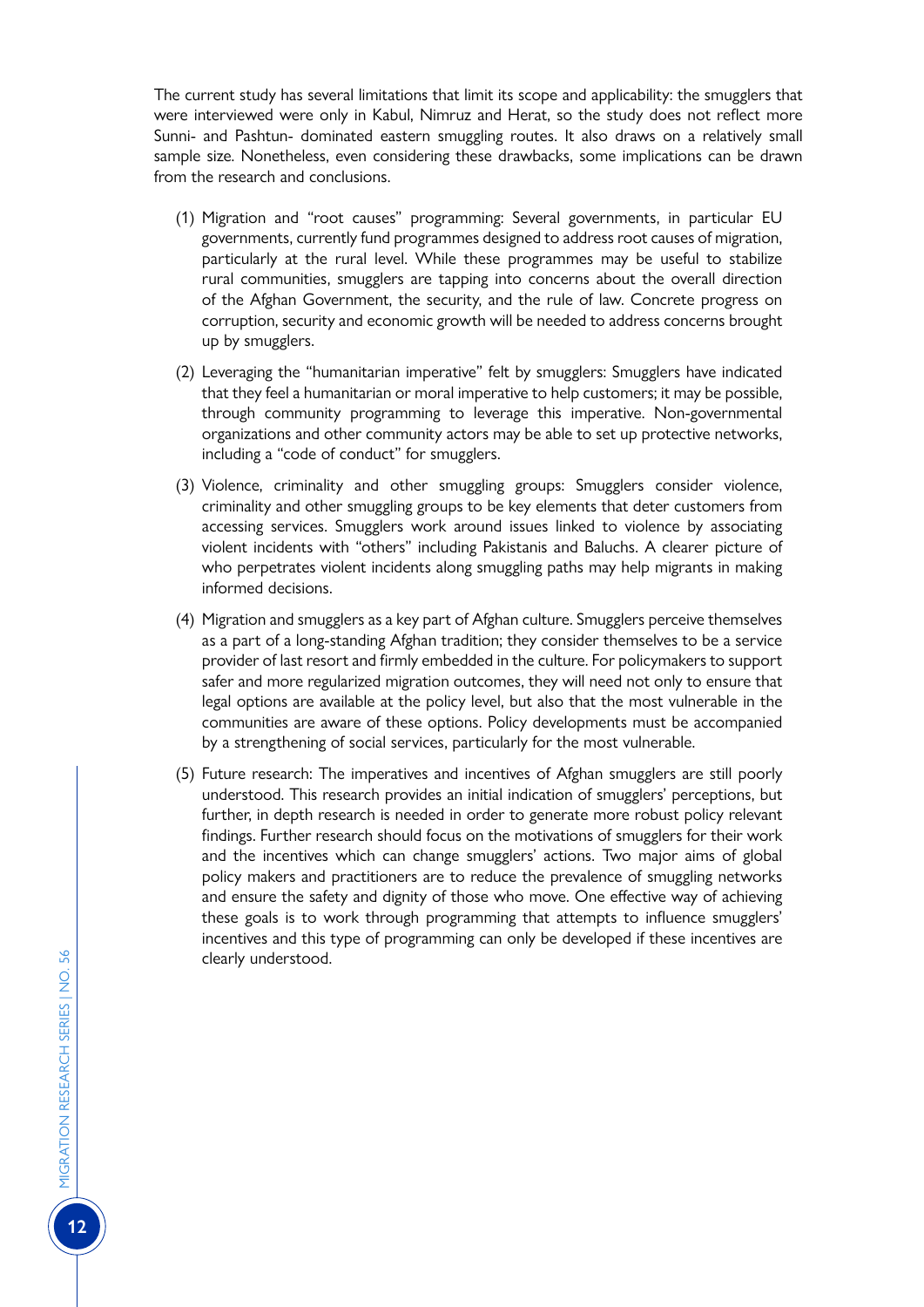# **References**

## Achilli, L.

2018 The "Good" Smuggler: The Ethics and Morals of Human Smuggling among Syrians. In: *The Annals of the American Academy of Political and Social Science,*  676(1), 77–96.

## Afghanistan Research and Evaluation Unit (AREU)

2005 *Conference on Afghan Population Movements.* Available from [https://areu.org.af/wp](https://areu.org.af/wp-content/uploads/2015/12/512E-Afghan-Papulation-Movements-Conference-web.pdf)[content/uploads/2015/12/512E-Afghan-Papulation-Movements-Conference](https://areu.org.af/wp-content/uploads/2015/12/512E-Afghan-Papulation-Movements-Conference-web.pdf)[web.pdf](https://areu.org.af/wp-content/uploads/2015/12/512E-Afghan-Papulation-Movements-Conference-web.pdf)

## Ali, N.-I.

2016 *Going on Tahriib: The Causes and Consequences of Somali Youth Migration to Europe*. Rift Valley Institute, Research paper 5. Available from [http://riftvalley.net/](http://riftvalley.net/download/file/fid/4318) [download/file/fid/4318](http://riftvalley.net/download/file/fid/4318)

## Andreas, P.

2013 Illicit Globalization: Myths, Misconceptions, and Historical Lessons. In: *Political Science Quarterly*, 126:3, 403–425.

## Angeli, D. and A. Triandafyllidou

2016 Europe. In: *Migrant Smuggling Data and Research: A Global Review of the Emerging Evidence Base* (M. McAuliffe and F. Laczko, eds.). IOM, Geneva. Available from [https://publications.iom.int/system/files/smuggling\\_report.pdf](https://publications.iom.int/system/files/smuggling_report.pdf)

## Asia Foundation

2018 *A Survey of the Afghan People.* Available from [https://asiafoundation.org/wp](https://asiafoundation.org/wp-content/uploads/2018/12/2018_Afghan-Survey_fullReport-12.4.18.pdf)[content/uploads/2018/12/2018\\_Afghan-Survey\\_fullReport-12.4.18.pdf](https://asiafoundation.org/wp-content/uploads/2018/12/2018_Afghan-Survey_fullReport-12.4.18.pdf)

## Carling J., A.T. Gallagher and C. Horwood

2015 Beyond Definition: Global Migration and the Smuggling-Trafficking Nexus. Regional Mixed Migration Secretariat. Available from [www.prio.org/utility/DownloadFile.](https://www.prio.org/utility/DownloadFile.ashx?id=552&type=publicationfile) [ashx?id=552&type=publicationfile](https://www.prio.org/utility/DownloadFile.ashx?id=552&type=publicationfile)

## Crisp, J.

*1999 Policy challenges of the New Diasporas: Migrant Networks and their Impact on Asylum Flows and Regimes.* Transnational Communities Programme, Working Paper Series.

## Eurostat

- 2017 Asylum in the EU Member States. 1.2 million first time asylum seekers registered in 2016: Syrians, Afghans and Iraqis continued to be the top citizenships. Newsrelease, 46/2017, 16 March. Available from [https://ec.europa.eu/eurostat/](https://ec.europa.eu/eurostat/documents/2995521/7921609/3-16032017-BP-EN.pdf/e5fa98bb-5d9d-4297-9168-d07c67d1c9e1) [documents/2995521/7921609/3-16032017-BP-EN.pdf/e5fa98bb-5d9d-4297-](https://ec.europa.eu/eurostat/documents/2995521/7921609/3-16032017-BP-EN.pdf/e5fa98bb-5d9d-4297-9168-d07c67d1c9e1) [9168-d07c67d1c9e1](https://ec.europa.eu/eurostat/documents/2995521/7921609/3-16032017-BP-EN.pdf/e5fa98bb-5d9d-4297-9168-d07c67d1c9e1)
- 2018 Citizenship of first-time applicants: most from Syria and Iraq. webpage last updated 29 June. Available from [https://ec.europa.eu/eurostat/statistics-explained/index.](https://ec.europa.eu/eurostat/statistics-explained/index.php/Asylum_statistics#Number_of_asylum_applicants:_drop_in_2017) [php/Asylum\\_statistics#Number\\_of\\_asylum\\_applicants:\\_drop\\_in\\_2017](https://ec.europa.eu/eurostat/statistics-explained/index.php/Asylum_statistics#Number_of_asylum_applicants:_drop_in_2017)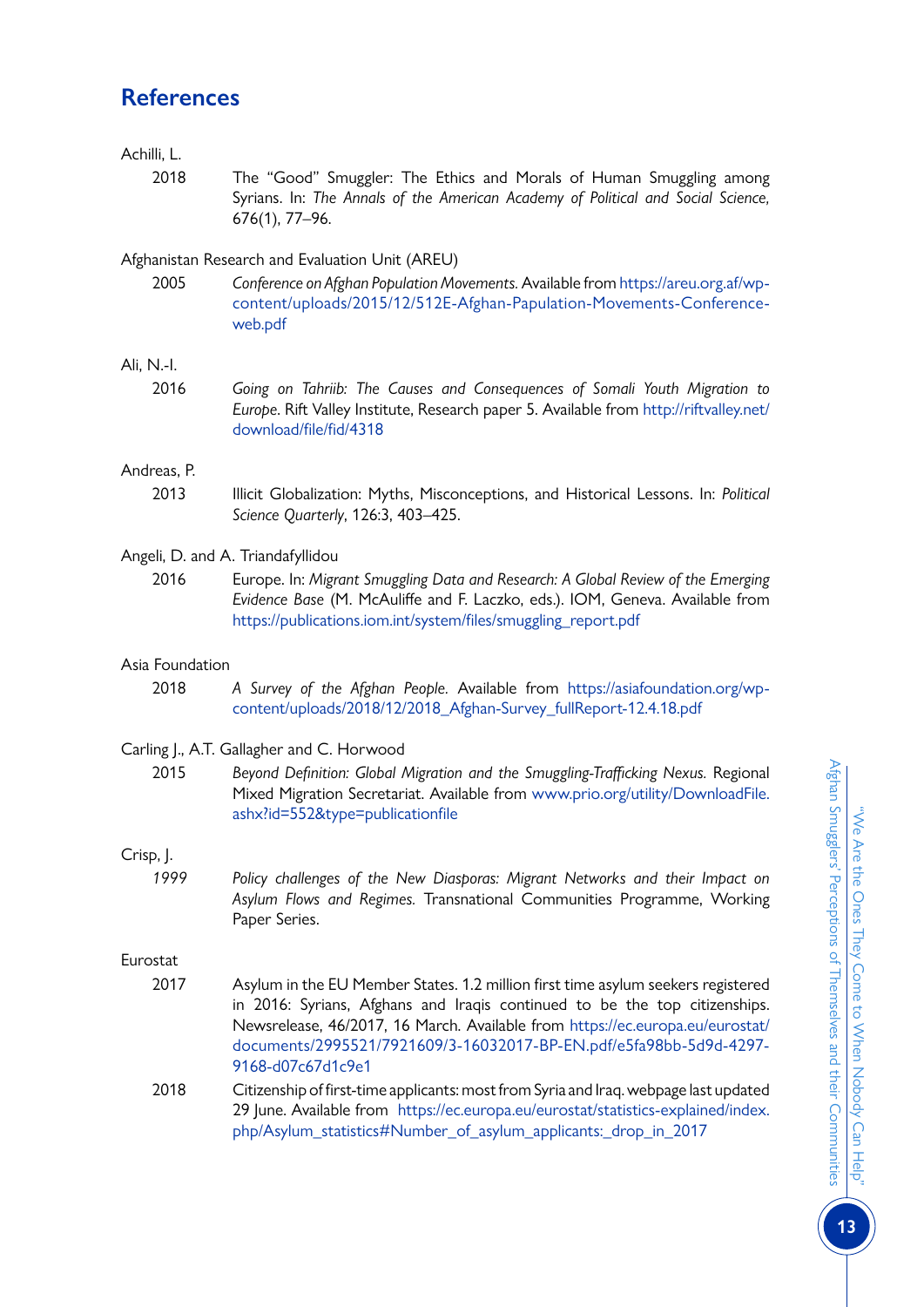Frouws, B., M. Phillips, A. Hassan and M. Twigt

2016 *Getting to Europe the Whatsapp Way: The Use of ICT in Contemporary Mixed Migration Flows to Europe.* Regional Mixed Migration Secretariat Briefing Paper, Nairobi. Available from [https://papers.ssrn.com/sol3/papers.cfm?abstract\\_](https://papers.ssrn.com/sol3/papers.cfm?abstract_id=2862592) [id=2862592](https://papers.ssrn.com/sol3/papers.cfm?abstract_id=2862592)

Global Migration Policy Associates (GMPA)

2015 *Migration, Trafficking and Globalization: What Are States to Do?* OSCE Alliances against Trafficking in Persons Conference: "People at Risk: Combatting Human Trafficking Along Migration Routes". Available from [www.osce.org/](https://www.osce.org/secretariat/173961?download=true) [secretariat/173961?download=true](https://www.osce.org/secretariat/173961?download=true)

International Organization for Migration (IOM)

- 2008 *Trafficking in Persons in Afghanistan: Field Survey Report.* Available from [www.iom.](https://www.iom.int/jahia/webdav/shared/shared/mainsite/activities/countries/docs/afghanistan/iom_report_trafficking_afghanistan.pdf) [int/jahia/webdav/shared/shared/mainsite/activities/countries/docs/afghanistan/](https://www.iom.int/jahia/webdav/shared/shared/mainsite/activities/countries/docs/afghanistan/iom_report_trafficking_afghanistan.pdf) [iom\\_report\\_trafficking\\_afghanistan.pdf](https://www.iom.int/jahia/webdav/shared/shared/mainsite/activities/countries/docs/afghanistan/iom_report_trafficking_afghanistan.pdf)
- 2016 *Migrant Smuggling Data and Research: A Global Review of the Emerging Evidence Base* (M. McAuliffe and F. Laczko, ed.). IOM, Geneva. Available from [https://](https://publications.iom.int/system/files/smuggling_report.pdf) [publications.iom.int/system/files/smuggling\\_report.pdf](https://publications.iom.int/system/files/smuggling_report.pdf)

International Organization for Migration (IOM)/Samuel Hall

2017 *Migrant Smuggling to Canada – An Enquiry into Vulnerability and Irregularity through Migrant Stories*, IOM, Accra, Ghana.

Jacobsen, K., S. Robinson and L. Lijnders

2013 *Ransom, Collaborators, Corruption: Saina Trafficking and Transnational Networks: A Case Study of the Eritrean Migration System from Eritrea to Israel.* Feinstein International Center, Medford. Available from [http://fic.tufts.edu/assets/Ransom-](http://fic.tufts.edu/assets/Ransom-Collaborate-Corrupt-8-12.pdf)[Collaborate-Corrupt-8-12.pdf](http://fic.tufts.edu/assets/Ransom-Collaborate-Corrupt-8-12.pdf)

#### Khosravi, Sh.

2007 The "Illegal Traveller": An Auto-Ethnography of Borders. *Social Anthropology*, 15(3), pp. 321–334.

#### Klaus, F.

2006 Caravans, Conflicts and Trade in Afghanistan and British India 1800–1980. Rhodes, Copenhagen.

Koser, K.

2008 Why Migrant Smuggling Pays. *International Migration*, 46:3–26.

#### Koslowski, R.

2011 Economic Globalization, Human Smuggling, and Global Governance. In: *Global Human Smuggling: Comparative Studies* (D. Kyle and R. Koslowski, eds.). John Hopkins University Press, Baltimore and London.

Kyle, D. and R. Koslowski (eds.)

2001 *Global Human Smuggling: Comparative Perspectives*: The Johns Hopkins University Press, Baltimore and London.

#### Maher, S.

2018 Out of West Africa: Human Smuggling as a Social Enterprise. *The Annals of the American Academy of Political and Social Science*, 676(1), 36–56.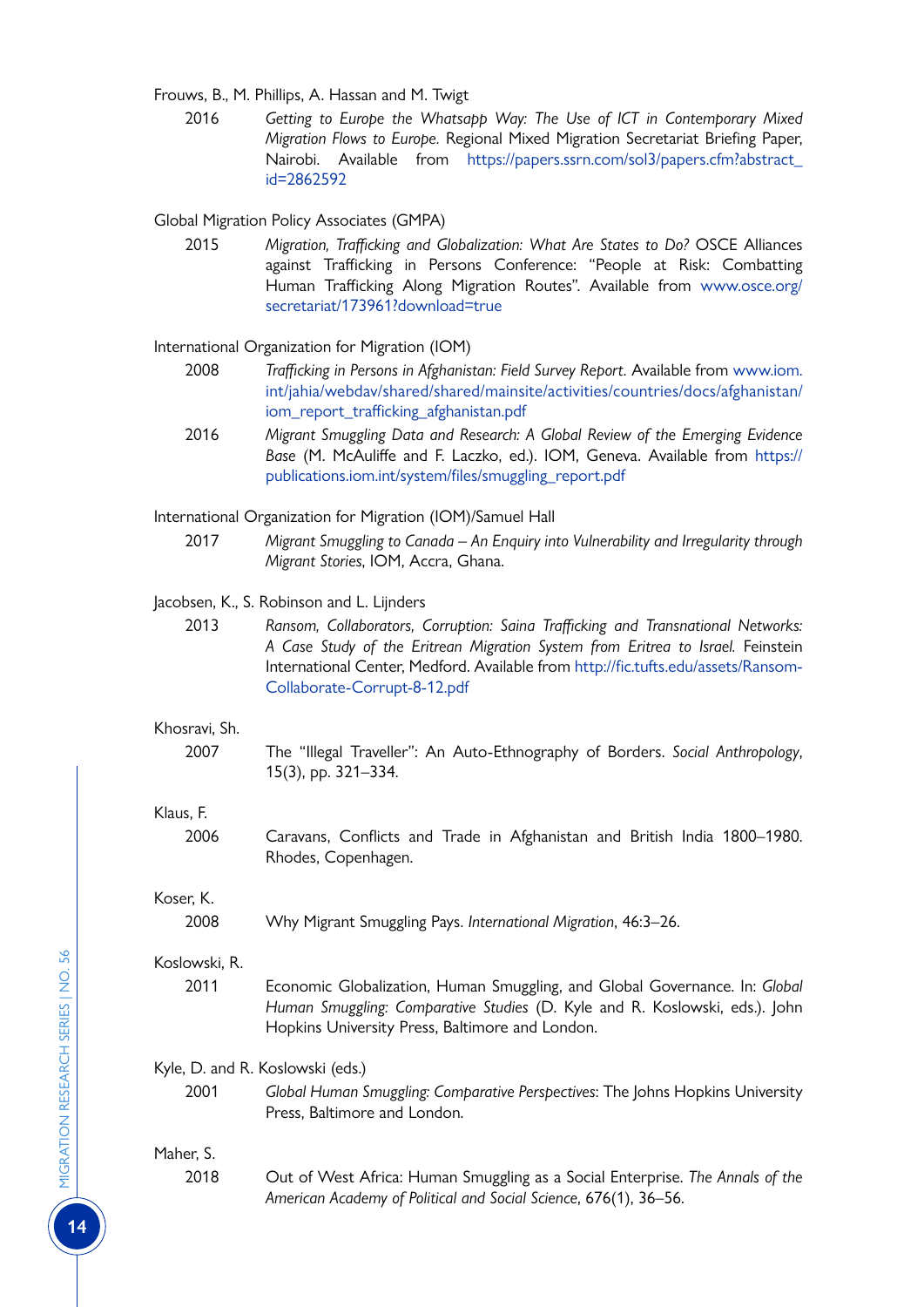Mahmoudian, H.

2007 The Migration of Afghans to Iran: Changes in their Demographic and Socio-Economic Characteristics and their Adaptation of Host Society. *Journal of Population Association of Iran*, 2(4): 42–69.

#### Majidi, N.

- 2018 Community Dimensions of Smuggling: The Case of Afghanistan and Somalia. *The Annals of the American Academy of Political and Social Science*, 676(1), 97–113.
- Majidi, N. and R. Danziger
	- 2016 Afghanistan. In: *Migrant Smuggling Data and Research: A Global Review of the Emerging Evidence Base* (M. McAuliffe and F. Laczko, eds.). IOM, Geneva, 161– 186. Available from [https://publications.iom.int/system/files/smuggling\\_report.](https://publications.iom.int/system/files/smuggling_report.pdf) [pdf](https://publications.iom.int/system/files/smuggling_report.pdf)

#### McAuliffe, M., A. Kitimbo, A.M. Goossens and AKM Ahsan Ullah

2017 Understanding Migration Journeys from Migrants' Perspectives. In: *World Migration Report 2018* (M. McAuliffe and M. Ruhs, eds.). IOM, Geneva, 171– 189. Available from [https://publications.iom.int/system/files/pdf/wmr\\_2018\\_en\\_](https://publications.iom.int/system/files/pdf/wmr_2018_en_chapter7.pdf) [chapter7.pdf](https://publications.iom.int/system/files/pdf/wmr_2018_en_chapter7.pdf)

#### Mehlmann, I.

2011 *Migration in Afghanistan: A Country Profile 2011*, Maastricht Graduate School of Governance. Available from [http://digitalarchive.maastrichtuniversity.nl/fedora/](http://digitalarchive.maastrichtuniversity.nl/fedora/get/guid:85a6d61b-cf54-4d07-881e-c6b1b92444c3/ASSET1) [get/guid:85a6d61b-cf54-4d07-881e-c6b1b92444c3/ASSET1](http://digitalarchive.maastrichtuniversity.nl/fedora/get/guid:85a6d61b-cf54-4d07-881e-c6b1b92444c3/ASSET1)

#### Mengiste, T.A.

2018 Refugee Protection from Below: Smuggling in the Eritrea-Ethiopia Context. *The Annals of the American Academy of Political and Social Science*, 676(1), 57–76.

#### Mixed Migration Center (MMC)

2017 *Afghan Displacement Summary: Smuggling Networks.* Available from <http://www.mixedmigration.org/resource/ms-asia-1702/>

#### Mohammadi, A., M. J. Abbasi-Shavazi and R. Sadeghi

2018 Return to Home: Reintegration and Sustainability of Return to Post-Conflict Contexts. In: *Demography of Refugees and Forced Migration* (G. Hugo, M. J. Abbasi-Shavazi and E. P. Kraly), Springer, London, 251–270.

#### Monsutti, A.

- 2008 Afghan Migratory Strategies and the Three Solutions to the Refugee Problem. *Refugee Survey Quarterly*, 27(1): 58–73. Available from [https://core.ac.uk/](https://core.ac.uk/download/pdf/85223308.pdf) [download/pdf/85223308.pdf](https://core.ac.uk/download/pdf/85223308.pdf)
- 2012 *War and Migration: Social Networks and Economic Strategies of the Hazaras of Afghanistan.* 1st edn., Routledge, London.

#### Salt, J. and J. Stein

1997 Migration as a Business: The Case of Trafficking. *International Migration*, 35(4): 467–494.

#### Sanchez, G.E. and Sh.X. Zhang

2018 Rumors, Encounters, Collaborations, and Survival: The Migrant Smuggling-Drug Trafficking Nexus in the U.S. Southwest. *The Annals of the American Academy of Political and Social Science*, 676(1): 135–151.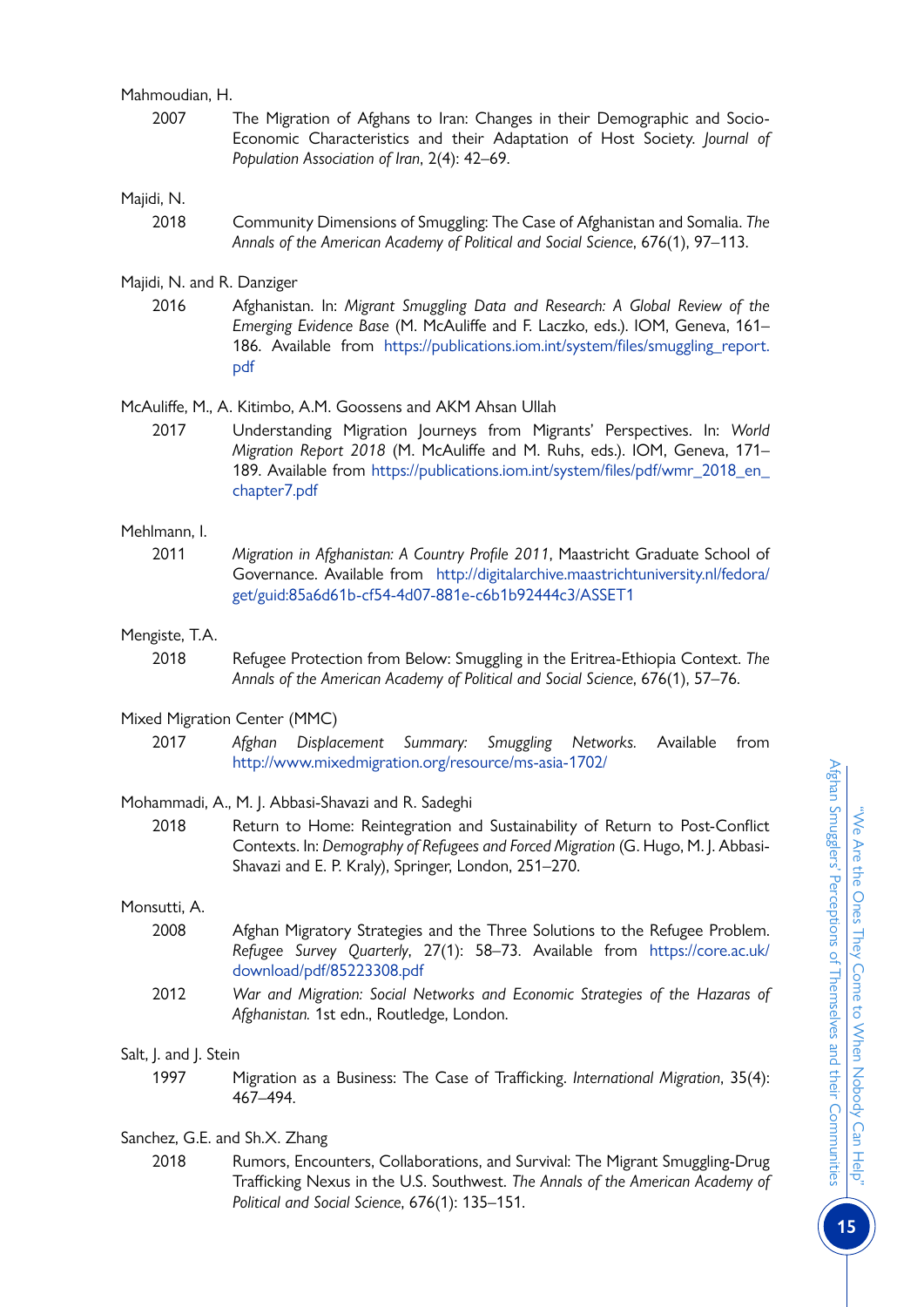#### Schmeidl, S.

- 2014 *Going, Going… Once Again Gone? The Human Capital Outflow from Afghanistan Post 2014 Elections.* Barcelona Centre for International Affairs – CIDOB, Barcelona, Spain, "Sources of Tension in Afghanistan and Pakistan: A Regional Perspective". Available from [www.cidob.org/en/publications/publication\\_series/](https://www.cidob.org/en/publications/publication_series/stap_rp/policy_research_papers/going_going_once_again_gone_the_human_capital_outflow_from_afghanistan_post_2014_elections/(language)/eng-US) [stap\\_rp/policy\\_research\\_papers/going\\_going\\_once\\_again\\_gone\\_the\\_human\\_](https://www.cidob.org/en/publications/publication_series/stap_rp/policy_research_papers/going_going_once_again_gone_the_human_capital_outflow_from_afghanistan_post_2014_elections/(language)/eng-US) [capital\\_outflow\\_from\\_afghanistan\\_post\\_2014\\_elections/\(language\)/eng-US](https://www.cidob.org/en/publications/publication_series/stap_rp/policy_research_papers/going_going_once_again_gone_the_human_capital_outflow_from_afghanistan_post_2014_elections/(language)/eng-US)
- Slack, J. and D.E. Martinez
	- 2018 What Makes a Good Human Smuggler? The Differences between Satisfaction with and Recommendation of Coyotes on the U.S.-Mexico Border. *The Annals of the American Academy of Political and Social Science*, 676(1): 152–173.
- Stone-Cadena, V. and S.A. Velasco
	- 2018 Historicizing Mobility: *Coyoterismo* in the Indigenous Ecuadorian Migration Industry. *The Annals of the American Academy of Political and Social Science,* 676(1): 194–211.
- Triandafyllidou, A. and T. Maroukis
	- 2012 *Migrant Smuggling: Irregular Migration from Asia and Africa to Europe.* Palgrave Macmillan, London.
- United Nations (UN)
	- 2000a Protocol to Prevent, Suppress and Punish Trafficking in Persons, Especially Women and Children, Supplementing the United Nations Convention Against Transnational Organized Crime. 2237 UNTS 319, 15 November (entry info force 25 December 2003). Available from [www.osce.org/odihr/19223?download=true](https://www.osce.org/odihr/19223?download=true)
	- 2000b Protocol Against the Smuggling of Migrants by Land, Sea and Air, Supplementing the United Nations Convention Against Transnational Organized Crime. 2241 UNTS 507, 15 November (entry into force 28 January 2004). Available from [www.unodc.org/documents/middleeastandnorthafrica/smuggling-migrants/](https://www.unodc.org/documents/middleeastandnorthafrica/smuggling-migrants/SoM_Protocol_English.pdf) [SoM\\_Protocol\\_English.pdf](https://www.unodc.org/documents/middleeastandnorthafrica/smuggling-migrants/SoM_Protocol_English.pdf)

United Nations High Commissioner for Refugees (UNHCR)

- 2017 *From a Refugee Perspective: Discourse of Arabic Speaking and Afghan Refugees and Migrants on Social Media.* UNHCR. Available from [www.unhcr.org/en](https://www.unhcr.org/en-my/5909af4d4.pdf)[my/5909af4d4.pdf](https://www.unhcr.org/en-my/5909af4d4.pdf)
- 2018 *Global Trends, Forced Displacement in 2017.* UNHCR, Geneva.

United Nations Office on Drugs and Crime (UNODC)

- 2011 *Smuggling of Migrants: A Global Review and Annotated Bibliography of Recent Publications.* United Nations, New York. Available from [www.unodc.org/](https://www.unodc.org/documents/human-trafficking/Migrant-Smuggling/Smuggling_of_Migrants_A_Global_Review.pdf) [documents/human-trafficking/Migrant-Smuggling/Smuggling\\_of\\_Migrants\\_A\\_](https://www.unodc.org/documents/human-trafficking/Migrant-Smuggling/Smuggling_of_Migrants_A_Global_Review.pdf) [Global\\_Review.pdf](https://www.unodc.org/documents/human-trafficking/Migrant-Smuggling/Smuggling_of_Migrants_A_Global_Review.pdf)
- 2018 *Global Study on Smuggling of Migrants.* United Nations Publication, Sales No. E.18. IV.9.

van Liempt, I. and J. Doomernik

2006 Migrant's Agency in the Smuggling Process: The Perspectives of Smuggled Migrants in the Netherlands, *International Migration*, 44(4).